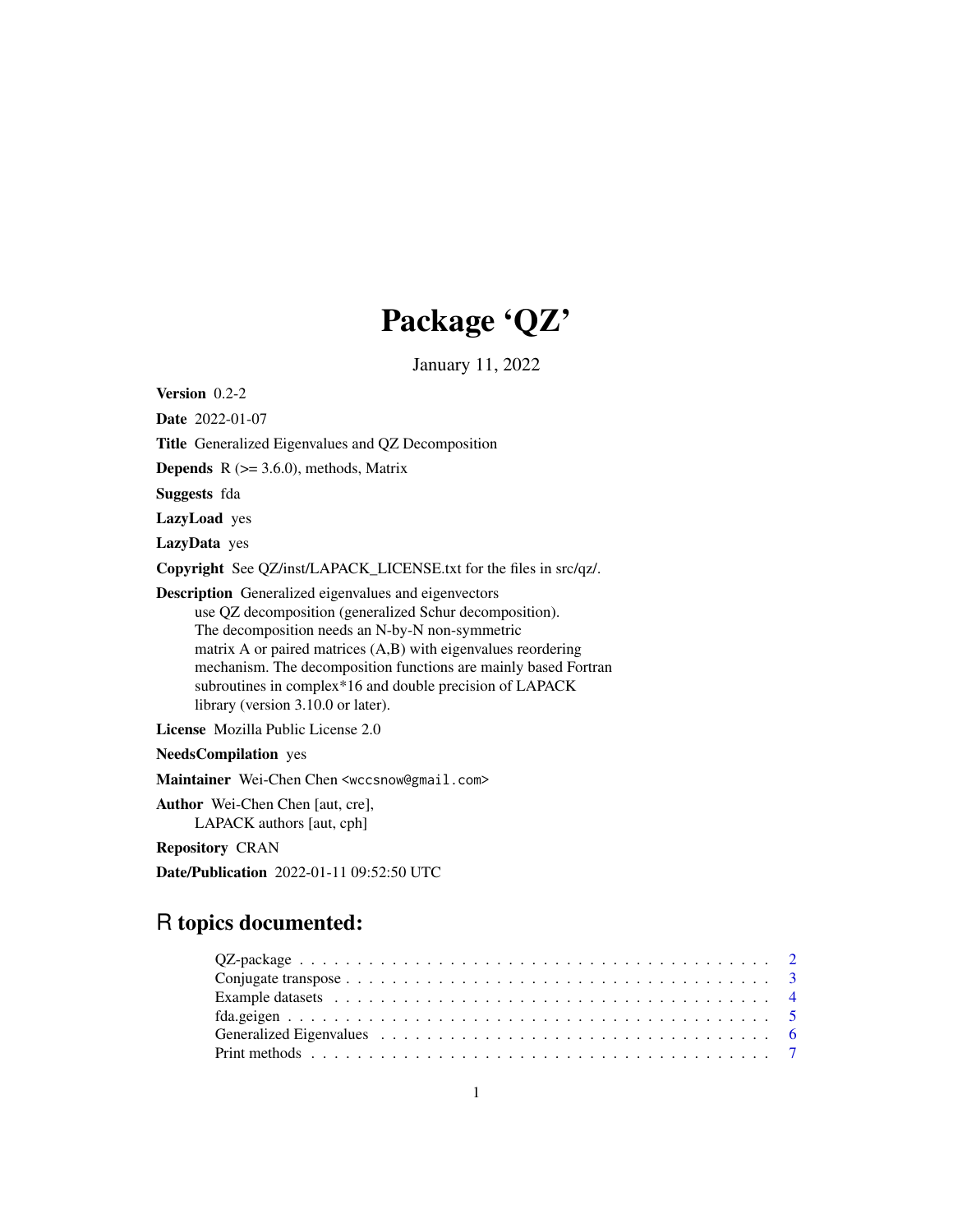# <span id="page-1-0"></span>2 QZ-package

| Index | 37 |
|-------|----|

QZ-package *Generalized Eigenvalues and QZ Decomposition*

#### Description

QZ package provides generalized eigenvalues and QZ decomposition (generalized Schur form) for an N-by-N non-symmetric matrix A or paired matrices (A,B) with eigenvalues reordering mechanism. The package is mainly based complex\*16 and double precision of LAPACK library (version 3.4.2.)

# Details

| Package:  | OΖ         |
|-----------|------------|
| Type:     | Package    |
| License:  | <b>MPL</b> |
| LazyLoad: | yes        |

The QZ package contains R functions for generalized eigenvalues and QZ decomposition (generalized Schur form) for an N-by-N non-symmetric matrix A or paired matrices (A,B) via two main functions, qz.geigen() and qz(). The qz() function also provides an option for eigenvalues reordering.

The QZ package is also based on a minimum set of complex\*16 and double precision of LAPACK and BLAS Fortran libraries. Most functions are wrapped in C via .Call() to avoid extra memory copy and to improve performance and memory usage.

#### Author(s)

Wei-Chen Chen <wccsnow@gmail.com>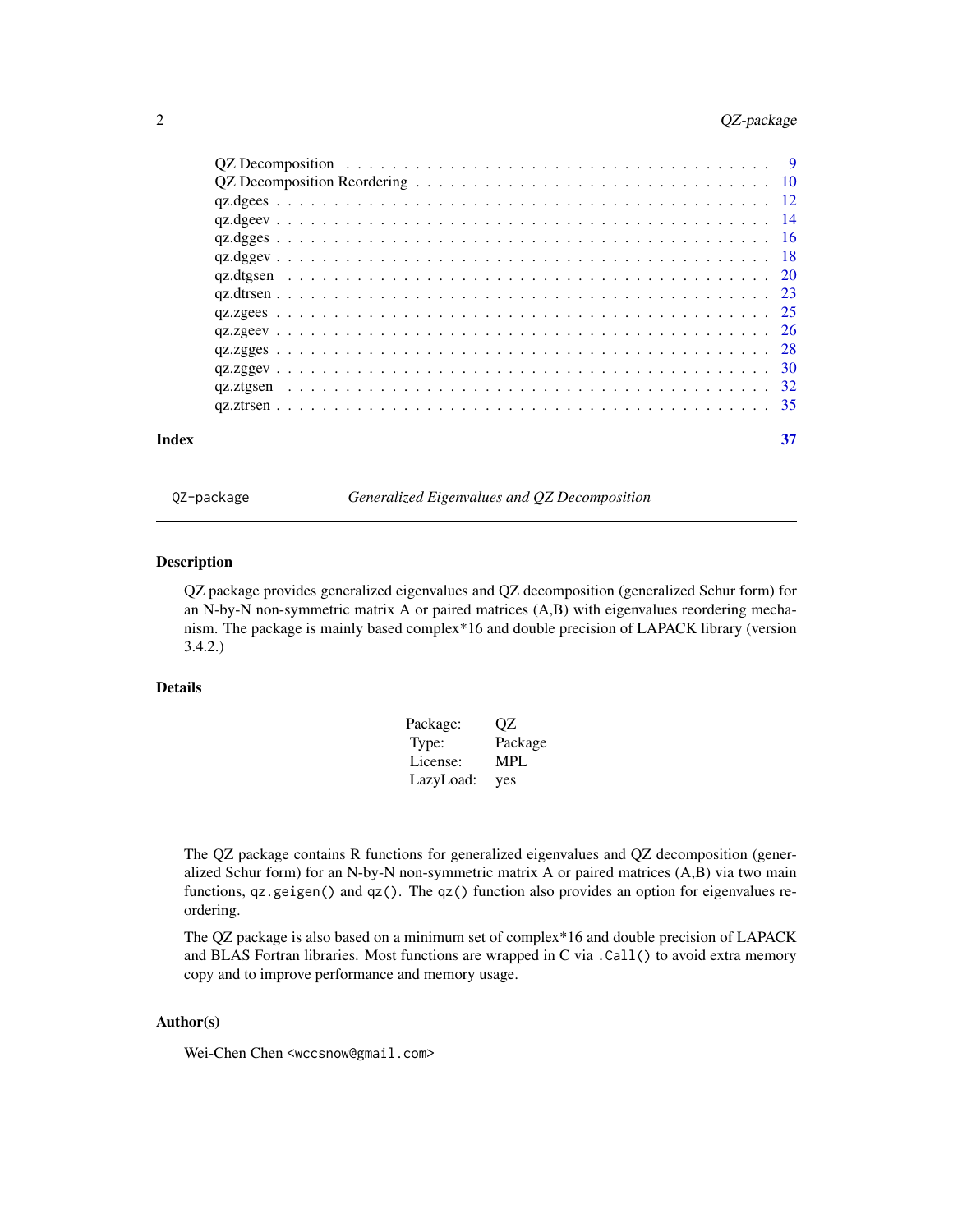# <span id="page-2-0"></span>Conjugate transpose 3

# References

Anderson, E., et al. (1999) *LAPACK User's Guide,* 3rd edition, SIAM, Philadelphia. [https://en.wikipedia.org/wiki/Schur\\_decomposition](https://en.wikipedia.org/wiki/Schur_decomposition) <https://www.netlib.org/lapack/>

#### See Also

[qz.geigen](#page-5-1), [qz](#page-8-1), [qz.zgges](#page-27-1), [qz.zggev](#page-29-1), [qz.ztgsen](#page-31-1), [qz.dgges](#page-15-1), [qz.dggev](#page-17-1), [qz.dtgsen](#page-19-1), [qz.zgees](#page-24-1), [qz.zgeev](#page-25-1), [qz.ztrsen](#page-34-1), [qz.dgees](#page-11-1), [qz.dgeev](#page-13-1), [qz.dtrsen](#page-22-1).

# Examples

```
## Not run:
demo(ex1_geigen, "QZ")
demo(ex2_qz, "QZ")
demo(ex3_ordqz, "QZ")
demo(ex4_fda_geigen, "QZ")
```
## End(Not run)

Conjugate transpose *Conjugate Transpose for Complex Matrix*

# Description

Conjugate transpose, Hermitian transpose, or Hermitian conjugate.

### Usage

 $H(x)$ 

#### Arguments

x a complex matrix or vector.

# Details

This is equivalent to  $Conj(t.default(x))$ .

# Value

This returns a conjugate transpose of x.

#### Author(s)

Wei-Chen Chen <wccsnow@gmail.com>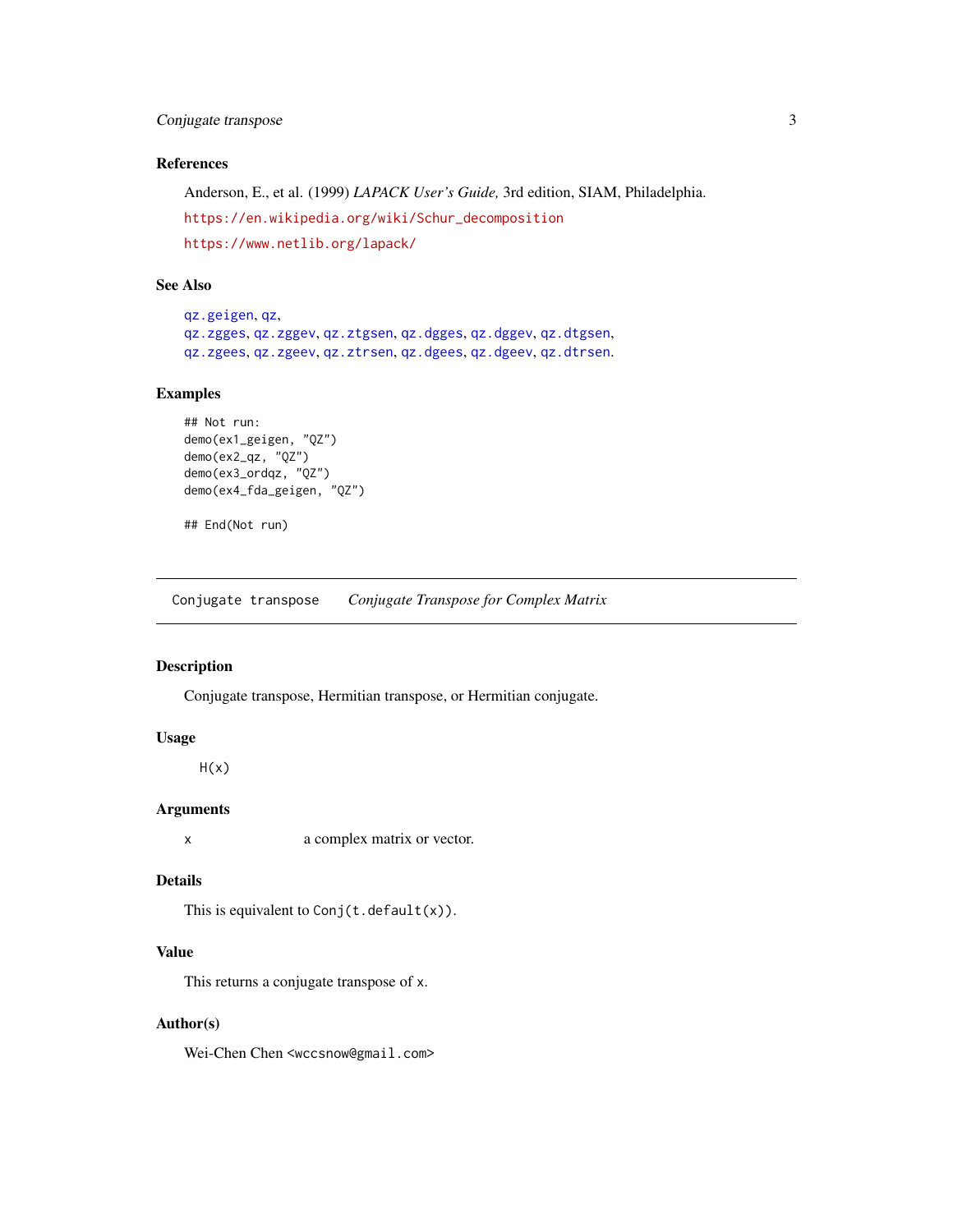# <span id="page-3-0"></span>Examples

```
library(QZ, quiet = TRUE)
A <- matrix(c(-21.10 -22.50i, 53.50 -50.50i, -34.50 +127.50i, 7.50 +0.50i,
              -0.46 -7.78i, -3.50 -37.50i, -15.50 +58.50i, -10.50 -1.50i,
               4.30 -5.50i, 39.70 -17.10i, -68.50 +12.50i, -7.50 -3.50i,
               5.50 +4.40i, 14.40 +43.30i, -32.50 -46.00i, -19.00 -32.50i),
           nrow = 4, byrow = TRUE)
H(A)
```
Example datasets *Small example datasets*

# Description

These datasets are small for test operations and functions in complex and double precision/matrices.

# Format

Each dataset contains information where it is from and two matrices in pair of (A,B) or single matrix (A) for testing functions qz.\* or related functions, either in complex or in double precision.

# Details

The example datasets are

| <b>Examples</b> | Source                                                          |
|-----------------|-----------------------------------------------------------------|
| exAB1           | https://www.nag.com/lapack-ex/node124.html                      |
| exAB2           | https://www.nag.com/lapack-ex/node119.html                      |
| exAB3           | https://www.nag.com/numeric/fl/nagdoc_fl23/xhtml/f08/f08yuf.xml |
| exAB4           | https://www.nag.com/numeric/fl/nagdoc_fl23/xhtml/f08/f08ygf.xml |
| exA1            | https://www.nag.com/lapack-ex/node94.html                       |
| exA2            | https://www.nag.com/lapack-ex/node89.html                       |
| exA3            | https://www.nag.com/numeric/fl/nagdoc_fl23/xhtml/f08/f08quf.xml |
| exA4            | https://www.nag.com/numeric/fl/nagdoc_fl22/xhtml/f08/f08qgf.xml |

The elements of dataset are (if any)

| Elements    | Usage               |
|-------------|---------------------|
| description | the source of data  |
| А           | the first matrix A  |
| R           | the second matrix B |
| ς           | the Shur form       |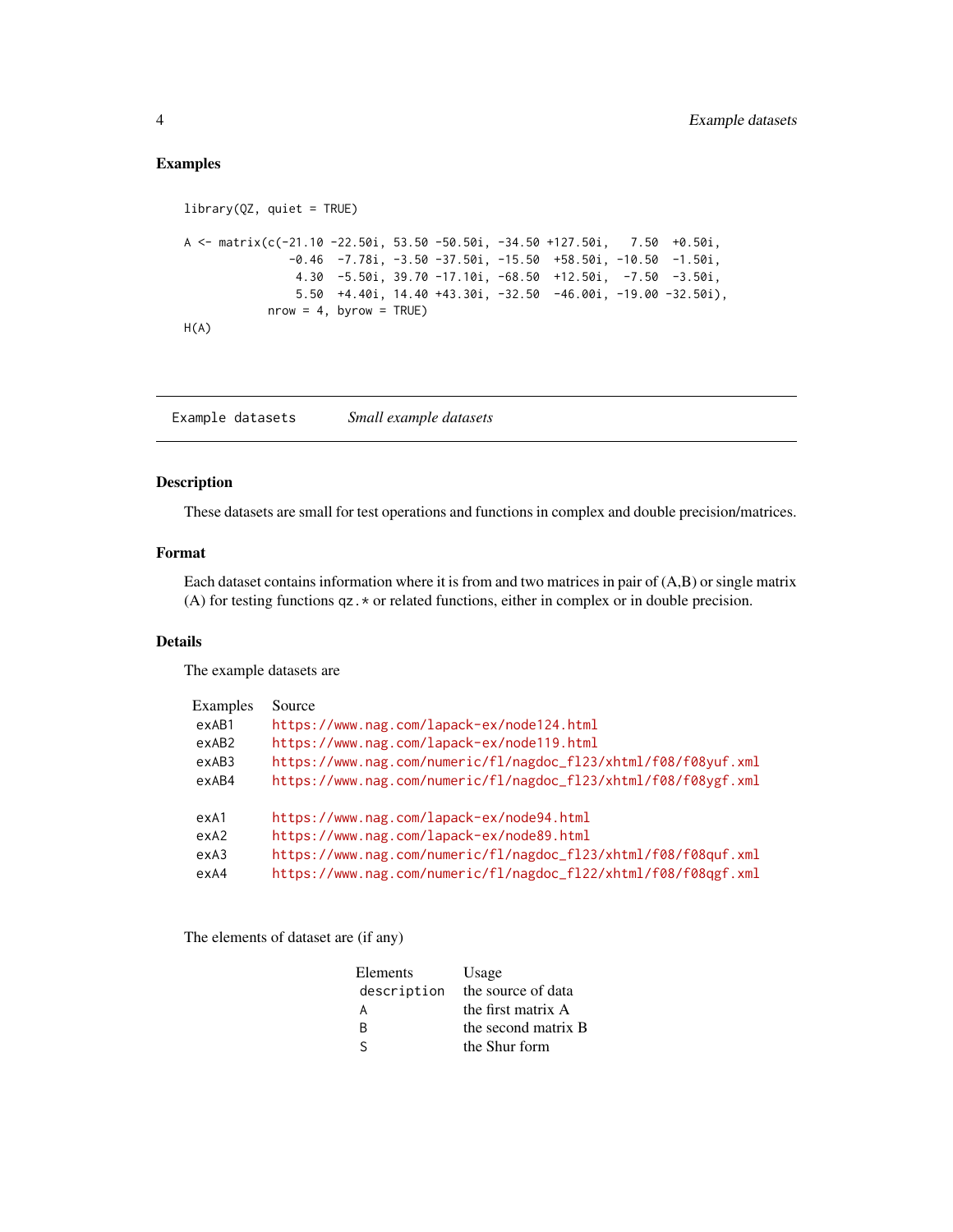# <span id="page-4-0"></span>fda.geigen 5

| т | the Shur form          |
|---|------------------------|
| 0 | the left Shur vectors  |
| Z | the right Shur vectors |

# Author(s)

Wei-Chen Chen <wccsnow@gmail.com>

#### References

Anderson, E., et al. (1999) *LAPACK User's Guide,* 3rd edition, SIAM, Philadelphia. [https://en.wikipedia.org/wiki/Schur\\_decomposition](https://en.wikipedia.org/wiki/Schur_decomposition)

fda.geigen *Generalized Eigen Analysis as in fda Package*

#### Description

This is an equivalent function to  $f$ da:: geigen which finds matrices L and M to maximize

tr(L'AM) / sqrt(tr(L'BL) tr(M'CM))

where A = a p x q matrix, B = p x p symmetric, positive definite matrix, B = q x q symmetric positive definite matrix,  $L = p \times s$  matrix, and  $M = q \times s$  matrix, where  $s =$  the number of non-zero generalized eigenvalues of A.

#### Usage

```
fda.geigen(Amat, Bmat, Cmat)
```
#### Arguments

| Amat | a numeric matrix                                                                |
|------|---------------------------------------------------------------------------------|
| Bmat | a symmetric, positive definite matrix with dimension $=$ number of rows of A    |
| Cmat | a symmetric, positive definite matrix with dimension $=$ number of columns of A |

# Details

This function is equivalent to fda::geigen(Amat,Bmat,Cmat) except that this is rewritten and utilizes LAPACK functions via qz.dggev.

Also, Lmat and Mmat are both scaled such that L'BL and M'CM are identity matrices.

#### Value

list(values, Lmat, Mmat)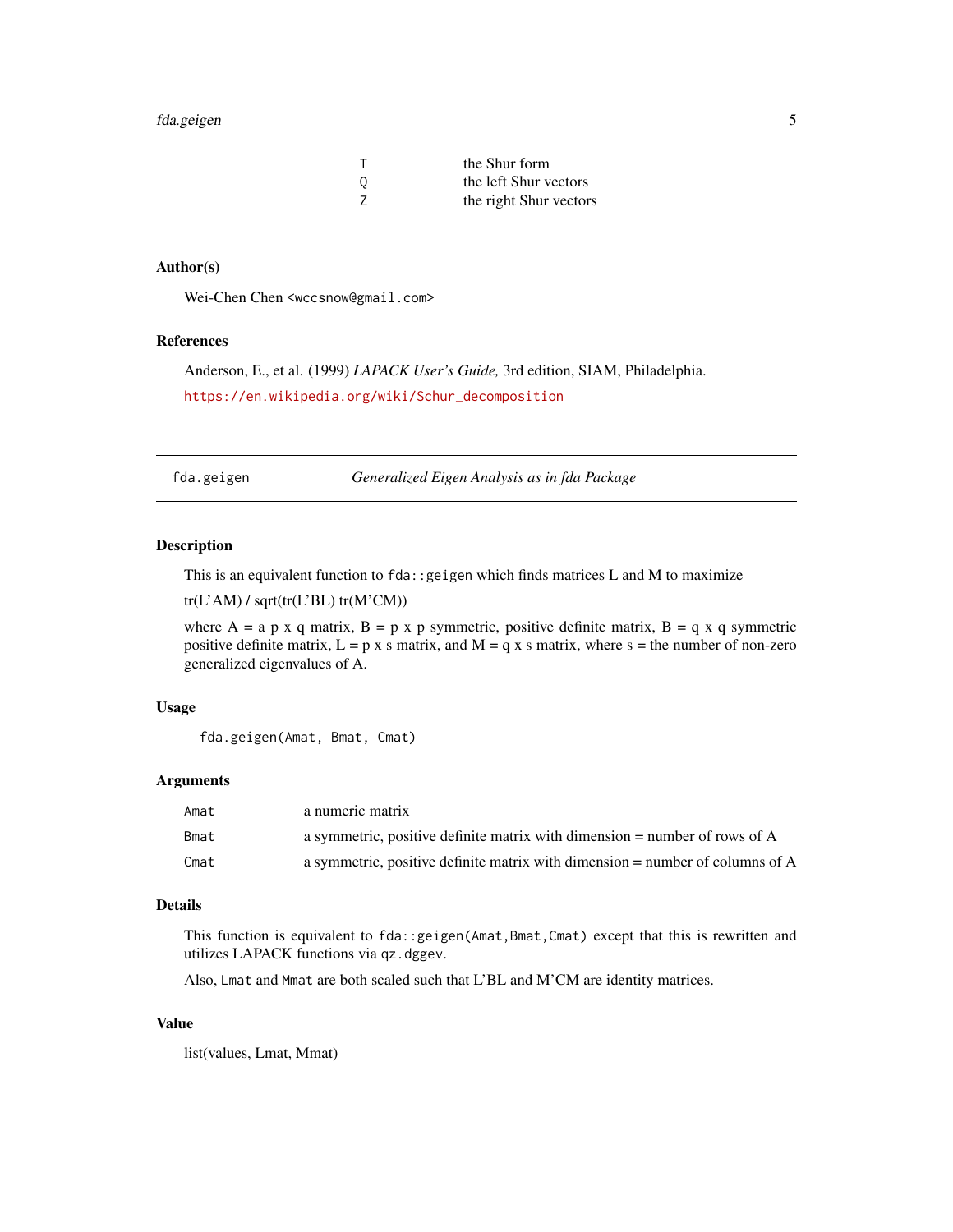# <span id="page-5-0"></span>Author(s)

Wei-Chen Chen <wccsnow@gmail.com>

# See Also

[qz.geigen](#page-5-1), [qz.dggev](#page-17-1).

# Examples

```
library(QZ, quiet = TRUE)
A \leq matrix(as.double(1:6), 2)
B \le - matrix(as.double(c(2, 1, 1, 2)), 2)
C \leftarrow diag(as.double(1:3))ret.qz <- fda.geigen(A, B, C)
### Verify
library(fda, quiet = TRUE)
ret.fda <- fda::geigen(A, B, C)
```
Generalized Eigenvalues

*Generalized Eigen Values*

# <span id="page-5-1"></span>Description

This function obtains generalized eigen values on input paired matrices (A,B) or a single matrix A.

#### Usage

```
geigen(A, B = NULL, only.values = FALSE, ...)qz.geigen(A, B = NULL, only.values = FALSE, ...)
```
# Arguments

| A           | a 'complex/real' matrix, $\dim = c(N, N)$ .                                                                             |
|-------------|-------------------------------------------------------------------------------------------------------------------------|
| B           | a 'complex/real' matrix, $\dim = c(N, N)$ .                                                                             |
| only.values | if 'TRUE', only the eigenvalues are computed and returned, otherwise both<br>eigenvalues and eigenvectors are returned. |
| $\cdots$    | options to $qz.*$ functions.                                                                                            |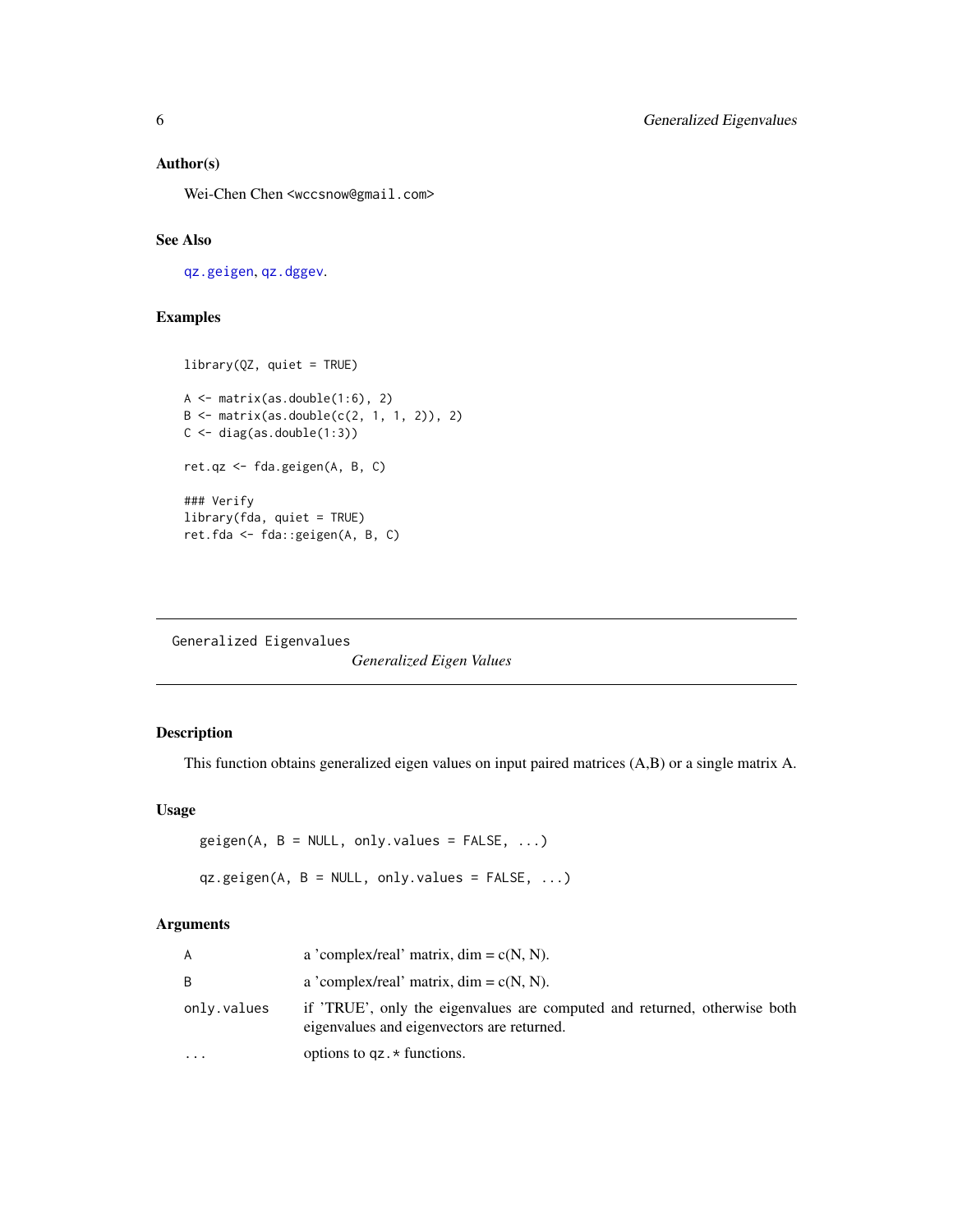# <span id="page-6-0"></span>Print methods 7

# Details

Call one of [qz.zggev](#page-29-1), [qz.dggev](#page-17-1), [qz.zgeev](#page-25-1), or [qz.dgeev](#page-13-1) depending on the input arguments and types.

#### Value

Returns a list from the call.

#### Author(s)

Wei-Chen Chen <wccsnow@gmail.com>

# References

Anderson, E., et al. (1999) *LAPACK User's Guide,* 3rd edition, SIAM, Philadelphia. [https://en.wikipedia.org/wiki/Schur\\_decomposition](https://en.wikipedia.org/wiki/Schur_decomposition)

#### See Also

[qz](#page-8-1), [ordqz](#page-9-1).

#### Examples

```
library(QZ, quiet = TRUE)
### https://www.nag.com/lapack-ex/node122.html
(ret <- qz.geigen(exAB1$A, exAB1$B))
### https://www.nag.com/lapack-ex/node117.html
(ret <- qz.geigen(exAB2$A, exAB2$B))
### https://www.nag.com/lapack-ex/node92.html
(ret <- qz.geigen(exA1$A))
### https://www.nag.com/lapack-ex/node87.html
(ret <- qz.geigen(exA2$A))
```
Print methods *Functions for Printing Objects According to Classes*

#### Description

Several classes are declared in QZ, and these are functions to print objects.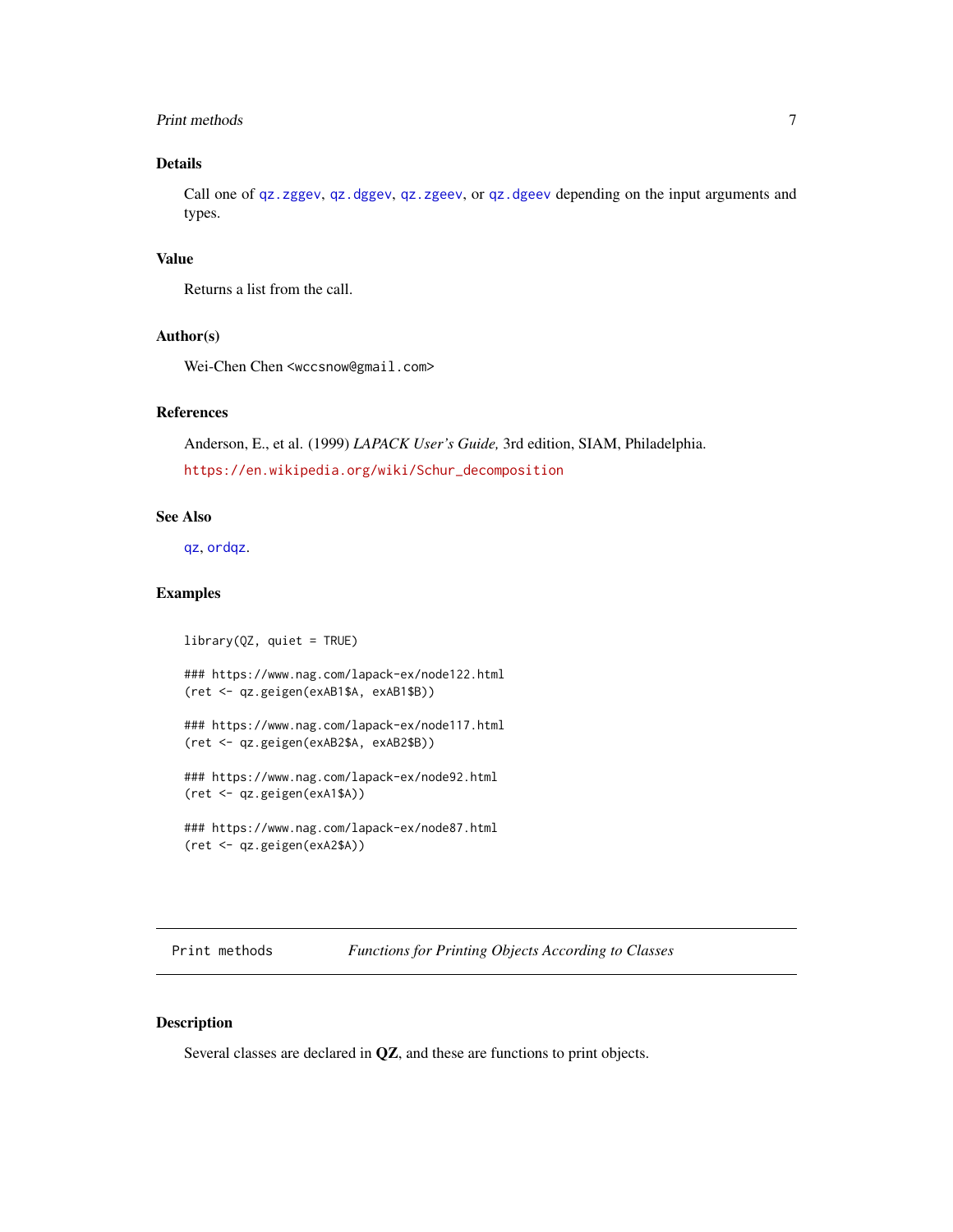#### Usage

```
## S3 method for class 'zgges'
print(x, digits = max(4, getOption("digits") - 3), ...)## S3 method for class 'zggev'
print(x, digits = max(4, getOption("digits") - 3), ...)## S3 method for class 'ztgsen'
print(x, digits = max(4, getOption("digits") - 3), ...)
## S3 method for class 'dgges'
print(x, digits = max(4, getOption("digits") - 3), ...)
## S3 method for class 'dggev'
print(x, digits = max(4, getOption("digits") - 3), ...)
## S3 method for class 'dtgsen'
print(x, \text{ digits} = max(4, \text{ getOption("digits")} - 3), ...)## S3 method for class 'zgees'
print(x, digits = max(4, getOption("digits") - 3), ...)
## S3 method for class 'zgeev'
print(x, digits = max(4, getOption("digits") - 3), ...)
## S3 method for class 'ztrsen'
print(x, digits = max(4, getOption("digits") - 3), ...)
## S3 method for class 'dgees'
print(x, digits = max(4, getOption("digits") - 3), ...)
## S3 method for class 'dgeev'
print(x, digits = max(4, getOption("digits") - 3), ...)
## S3 method for class 'dtrsen'
print(x, digits = max(4, getOption("digits") - 3), ...)
```
#### **Arguments**

| $\mathsf{x}$ | an object with the class attributes. |
|--------------|--------------------------------------|
| digits       | for printing out numbers.            |
| $\cdots$     | other possible options.              |

#### Details

These are useful functions for summarizing and debugging. Use names or str to explore the details.

#### Value

The results will cat or print on the STDOUT by default.

# Author(s)

Wei-Chen Chen <wccsnow@gmail.com>

#### References

Anderson, E., et al. (1999) *LAPACK User's Guide,* 3rd edition, SIAM, Philadelphia. [https://en.wikipedia.org/wiki/Schur\\_decomposition](https://en.wikipedia.org/wiki/Schur_decomposition)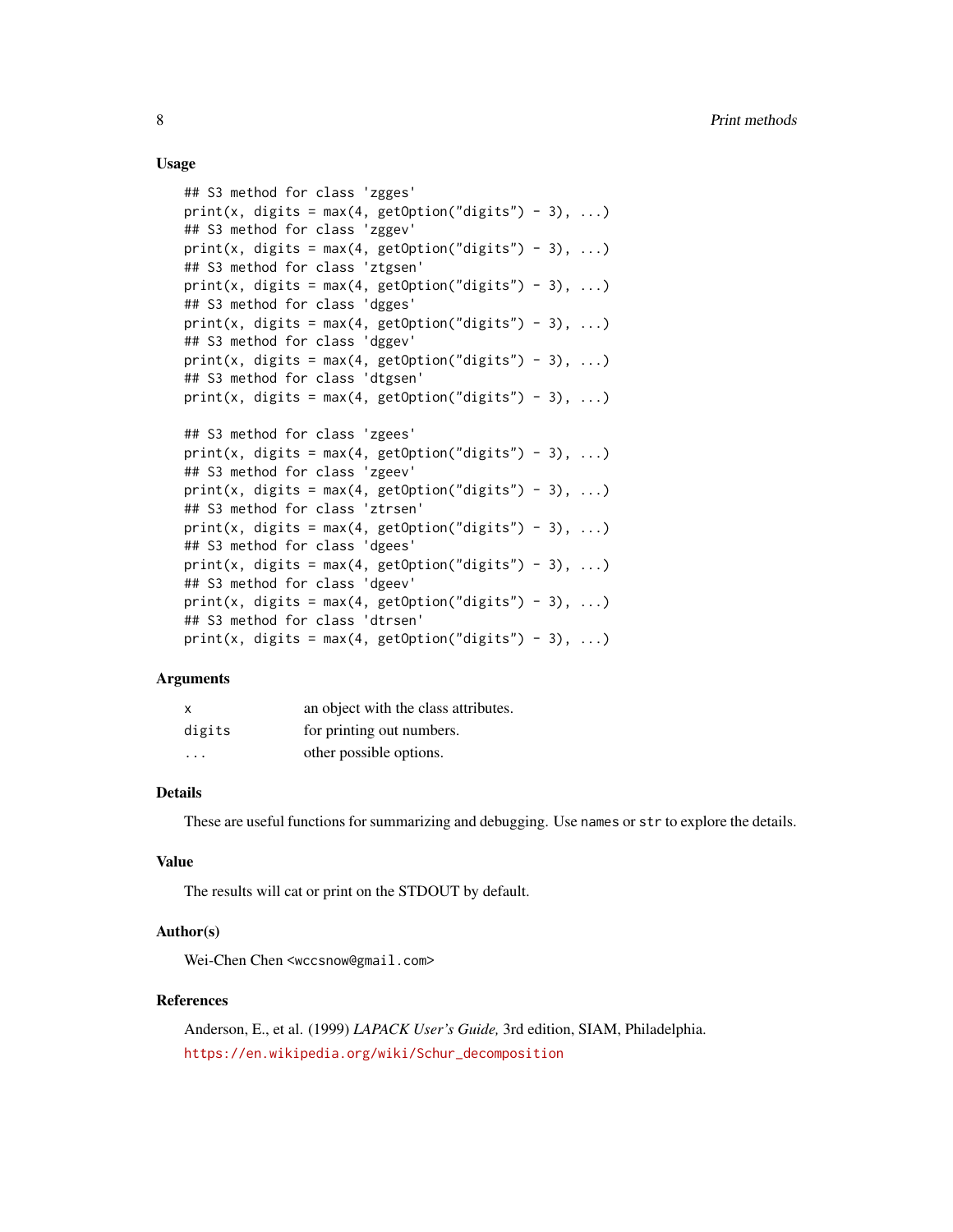# <span id="page-8-0"></span>QZ Decomposition 9

# See Also

```
qz.zgges, qz.zggev, qz.ztgsen, qz.dgges, qz.dggev, qz.dtgsen,
qz.zgees, qz.zgeev, qz.ztrsen, qz.dgees, qz.dgeev, qz.dtrsen.
```
#### Examples

## Not run: # Functions applied by directly type the names of objects.

## End(Not run)

QZ Decomposition *QZ Decomposition*

# <span id="page-8-1"></span>Description

This function performs QZ decomposition on input paired matrices (A,B) or a single matrix A.

#### Usage

 $qz(A, B = NULL, select = NULL, only.values = FALSE, ...)$ 

# Arguments

| A           | a 'complex/real' matrix, $\dim = c(N, N)$ .                                                                             |
|-------------|-------------------------------------------------------------------------------------------------------------------------|
| B           | a 'complex/real' matrix, $\dim = c(N, N)$ .                                                                             |
| select      | specifies the eigenvalues in the selected cluster.                                                                      |
| only.values | if 'TRUE', only the eigenvalues are computed and returned, otherwise both<br>eigenvalues and eigenvectors are returned. |
|             | options to $qz.*$ functions.                                                                                            |

## Details

If select is NULL, then call one of [qz.zgges](#page-27-1), [qz.dgges](#page-15-1), [qz.zgees](#page-24-1), or [qz.dgees](#page-11-1) depending on the input arguments and types.

If select is not NULL, then call one of [qz.zgges](#page-27-1) + [qz.ztgsen](#page-31-1), [qz.dgges](#page-15-1) + [qz.dtgsen](#page-19-1), [qz.zgees](#page-24-1) + [qz.ztrsen](#page-34-1), or [qz.dgees](#page-11-1) + [qz.dtrsen](#page-22-1) depending on the input arguments and types.

# Value

Returns a list from the call.

#### Author(s)

Wei-Chen Chen <wccsnow@gmail.com>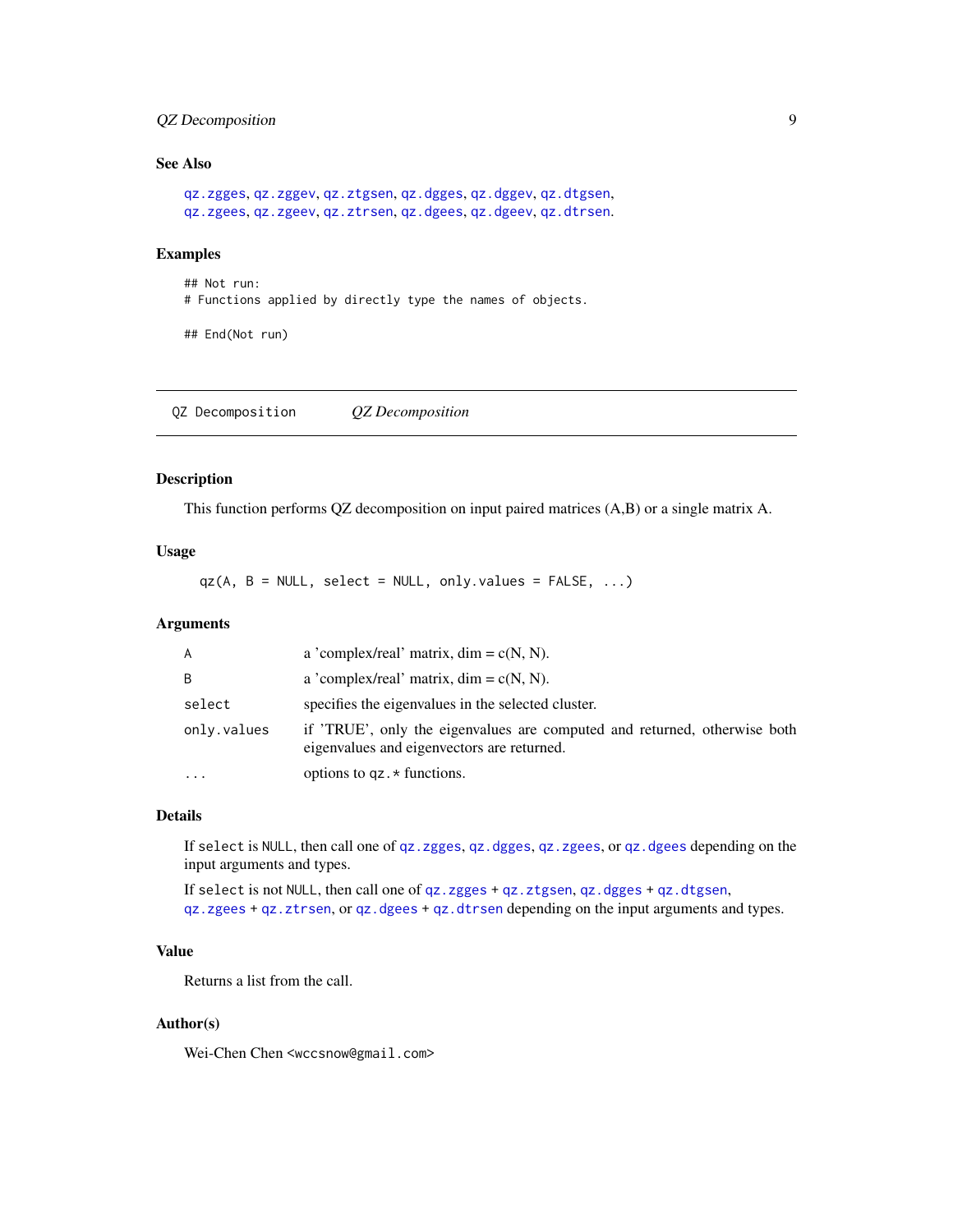#### References

Anderson, E., et al. (1999) *LAPACK User's Guide,* 3rd edition, SIAM, Philadelphia. [https://en.wikipedia.org/wiki/Schur\\_decomposition](https://en.wikipedia.org/wiki/Schur_decomposition)

#### See Also

[ordqz](#page-9-1), [geigen](#page-5-1).

#### Examples

```
library(QZ, quiet = TRUE)
### https://www.nag.com/lapack-ex/node124.html
(ret <- qz(exAB1$A, exAB1$B))
### https://www.nag.com/lapack-ex/node119.html
(ret <- qz(exAB2$A, exAB2$B))
### https://www.nag.com/lapack-ex/node94.html
(ret <- qz(exA1$A))
### https://www.nag.com/lapack-ex/node89.html
(ret <- qz(exA2$A))
# Reordering eigenvalues
select1 <- c(TRUE, FALSE, FALSE, TRUE)
select2 <- c(FALSE, TRUE, TRUE, FALSE)
(ret <- qz(exAB1$A, exAB1$B, select = select1))
(ret <- qz(exAB2$A, exAB2$B, select = select2))
(ret <- qz(exA1$A, select = select1))
(ret <- qz(exA2$A, select = select1))
```
QZ Decomposition Reordering

#### *Reordering QZ Decomposition*

#### <span id="page-9-1"></span>Description

This function performs QZ decomposition on input paired matrices (A,B) or a single matrix A with reordering.

#### Usage

```
ordqz(A, B = NULL, cluster = NULL,keyword = c("lhp", "rhp", "udi", "udo", "ref", "cef",
                  "lhp.fo", "rhp.fo", "udi.fo", "udo.fo"),
      ...)
```
<span id="page-9-0"></span>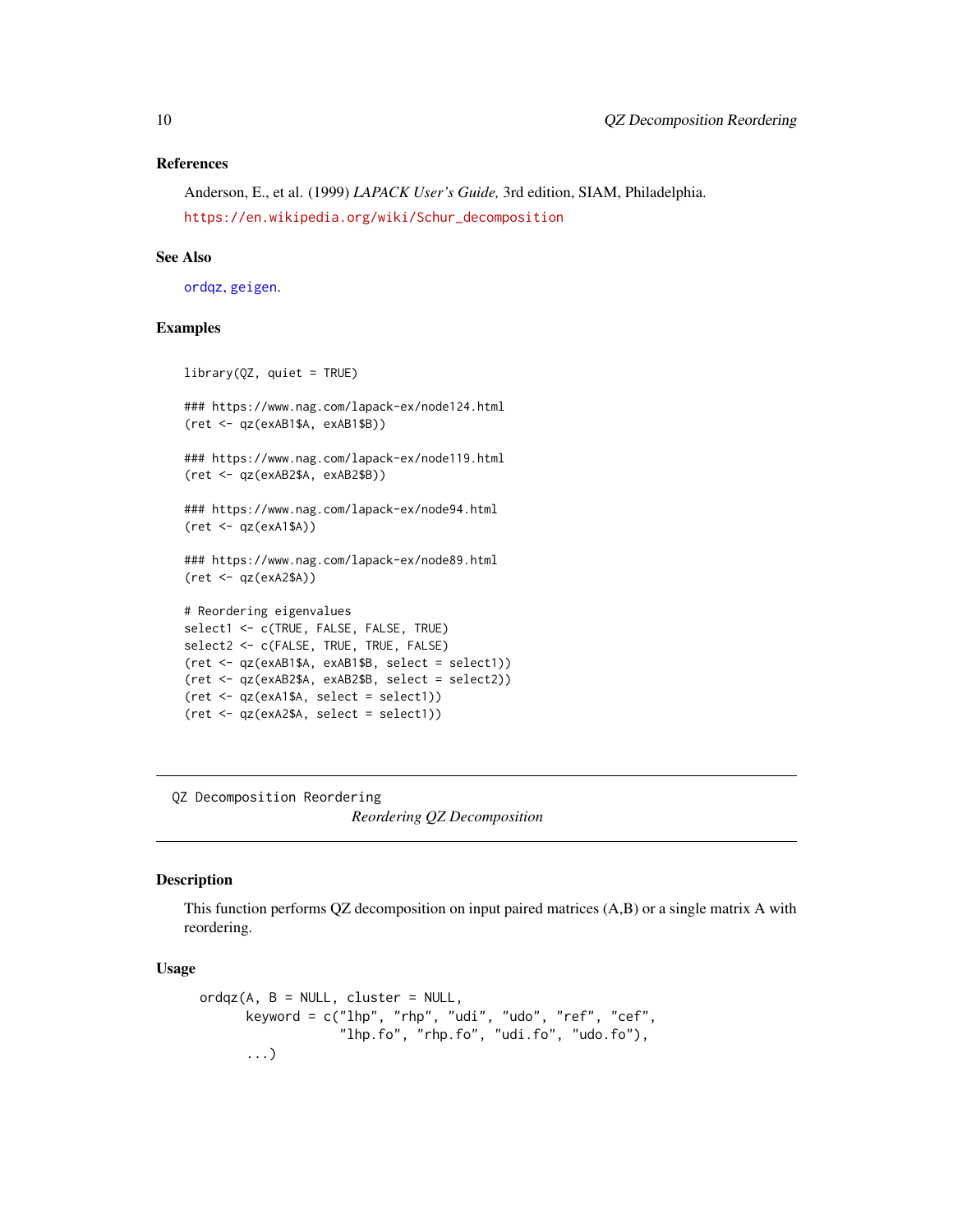# <span id="page-10-0"></span>Arguments

|         | a 'complex/real' matrix, $\dim = c(N, N)$ .        |
|---------|----------------------------------------------------|
| B       | a 'complex/real' matrix, $\dim = c(N, N)$ .        |
| cluster | specifies the eigenvalues in the selected cluster. |
| keyword | as similarly used in MATLAB.                       |
|         | options to $qz.*$ functions.                       |

# Details

Either cluster or keyword should be specified.

cluster actually is the same as select in all qz.\* functions.

keywork actually is similar as MATLAB.

| keyword  | <b>Selected Region</b>                                 |
|----------|--------------------------------------------------------|
| $'1$ hp' | Left-half plane (real(E) $<$ 0)                        |
| 'rhp'    | Right-half plane (real(E) $>= 0$ )                     |
| 'udi'    | Interior of unit disk $(abs(E) < 1)$                   |
| 'udo'    | Exterior of unit disk $(abs(E) \ge 1)$                 |
| 'ref'    | Real eigenvalues first (top-left conner)               |
| 'cef'    | Complex eigenvalues first (top-left conner)            |
| $'$ lhp' | Left-half plane (real(E) $<$ 0) and finite only        |
| 'rhp'    | Right-half plane (real(E) $>= 0$ ) and finite only     |
| 'udi'    | Interior of unit disk $(abs(E) < 1)$ and finite only   |
| 'udo'    | Exterior of unit disk (abs(E) $>= 1$ ) and finite only |

# Value

Returns a list from the call.

# Author(s)

Wei-Chen Chen <wccsnow@gmail.com>

# References

Anderson, E., et al. (1999) *LAPACK User's Guide,* 3rd edition, SIAM, Philadelphia. [https://en.wikipedia.org/wiki/Schur\\_decomposition](https://en.wikipedia.org/wiki/Schur_decomposition)

# See Also

[qz](#page-8-1), [geigen](#page-5-1).

# Examples

library(QZ, quiet = TRUE)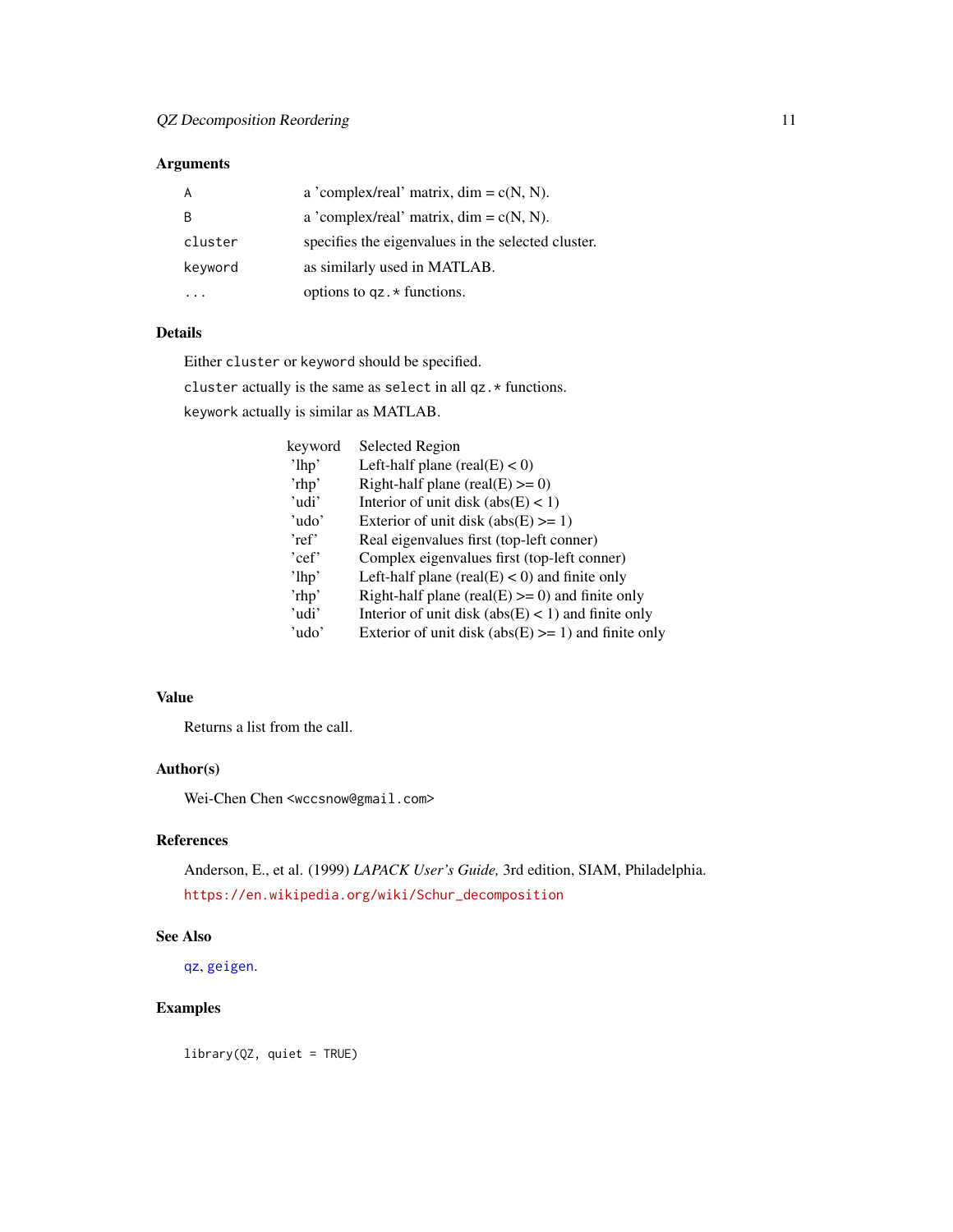```
# Reordering eigenvalues
(ret <- ordqz(exAB1$A, exAB1$B, keyword = "lhp"))
(ret <- ordqz(exAB1$A, exAB1$B, keyword = "rhp"))
(ret <- ordqz(exAB1$A, exAB1$B, keyword = "udi"))
(ret <- ordqz(exAB1$A, exAB1$B, keyword = "udo"))
(ret <- ordqz(exAB1$A, exAB1$B, keyword = "ref"))
(ret <- ordqz(exAB1$A, exAB1$B, keyword = "cef"))
(ret <- ordqz(exAB1$A, exAB1$B, keyword = "lhp.fo"))
(ret <- ordqz(exAB1$A, exAB1$B, keyword = "rhp.fo"))
(ret <- ordqz(exAB1$A, exAB1$B, keyword = "udi.fo"))
(ret <- ordqz(exAB1$A, exAB1$B, keyword = "udo.fo"))
```
<span id="page-11-1"></span>qz.dgees *QZ Decomposition for a Real Matrix*

#### **Description**

This function call 'dgees' in Fortran to decompose a 'real' matrix A.

#### Usage

qz.dgees(A, vs = TRUE, LWORK = NULL)

#### Arguments

| A     | a 'real' matrix, $\dim = c(N, N)$ .                        |
|-------|------------------------------------------------------------|
| ٧S    | if compute 'real' Schur vectors. $(O)$                     |
| LWORK | optional, dimension of array WORK for workspace. $(>= 3N)$ |

#### Details

See 'dgees.f' for all details.

DGEES computes for an N-by-N real non-symmetric matrix A, the eigenvalues, the real Schur form T, and, optionally, the matrix of Schur vectors Q. This gives the Schur factorization  $A =$ Q\*T\*(Q\*\*T).

Optionally, it also orders the eigenvalues on the diagonal of the real Schur form so that selected eigenvalues are at the top left. The leading columns of Q then form an orthonormal basis for the invariant subspace corresponding to the selected eigenvalues.

A matrix is in real Schur form if it is upper quasi-triangular with 1-by-1 and 2-by-2 blocks. 2-by-2 blocks will be standardized in the form

 $[a b] [ c a]$ 

where  $b * c < 0$ . The eigenvalues of such a block are a  $+$ - sqrt(bc).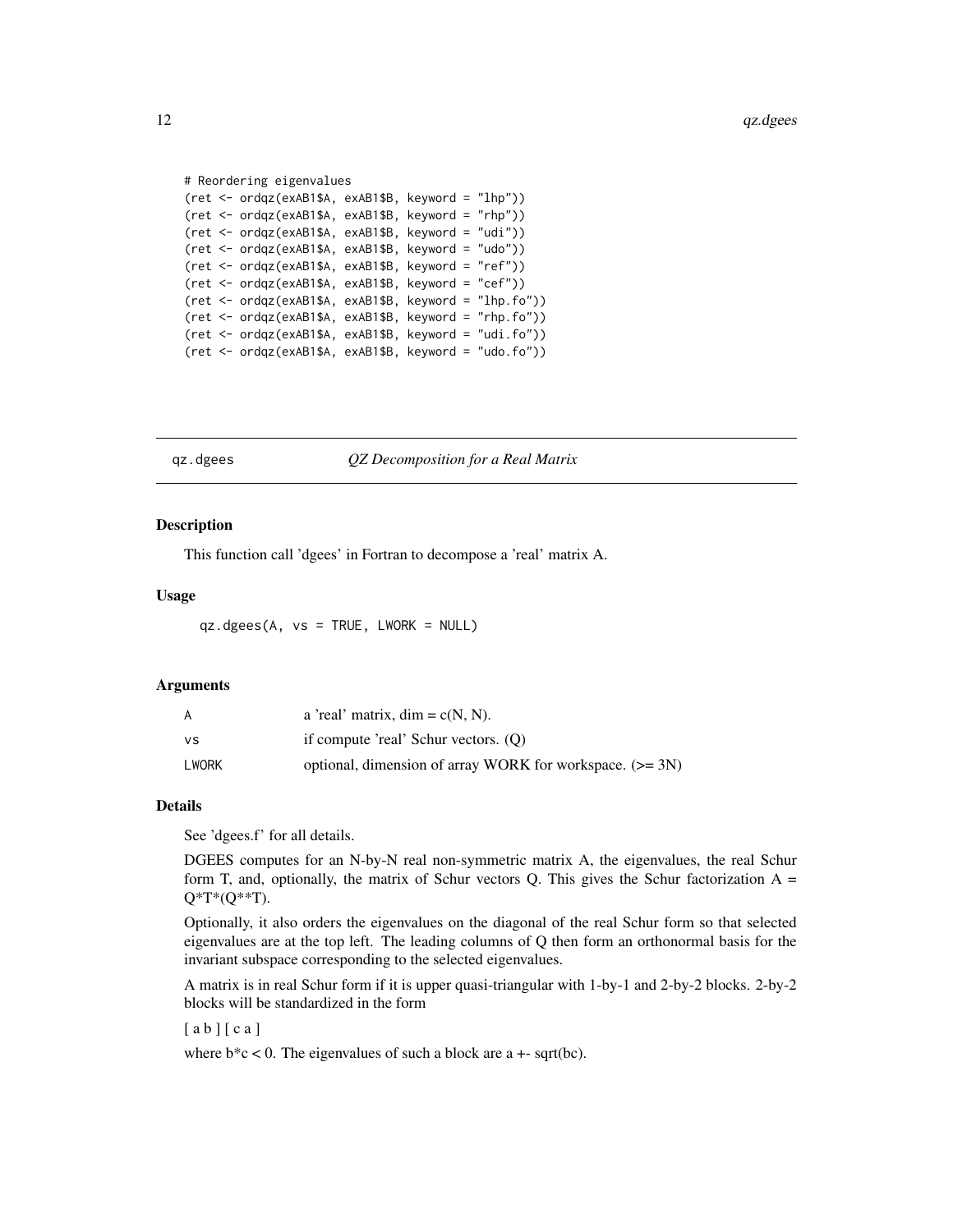#### <span id="page-12-0"></span> $qz.dgees$  13

# Value

Return a list contains next:

| $, \mathsf{T}$ | A's generalized Schur form.                                                                                                                                                  |
|----------------|------------------------------------------------------------------------------------------------------------------------------------------------------------------------------|
| $'$ WR $'$     | original returns from 'dgees.f'.                                                                                                                                             |
| 'WT'           | original returns from 'dgees.f'.                                                                                                                                             |
| 'vs'           | original returns from 'dgees.f'.                                                                                                                                             |
| 'WORK'         | optimal LWORK (for dgees.f only)                                                                                                                                             |
| 'INFO'         | $= 0$ : successful. < 0: if INFO = -i, the i-th argument had an illegal value. $\leq N$ :<br>$QZ$ iteration failed. $=N+1$ : reordering problem. $=N+2$ : reordering failed. |

Extra returns in the list:

| , w                       | $WR + WI * i$ .    |
|---------------------------|--------------------|
| $^{\prime}$ 0 $^{\prime}$ | the Schur vectors. |

# Author(s)

Wei-Chen Chen <wccsnow@gmail.com>

#### References

Anderson, E., et al. (1999) *LAPACK User's Guide,* 3rd edition, SIAM, Philadelphia. <https://www.netlib.org/lapack/double/dgees.f> [https://en.wikipedia.org/wiki/Schur\\_decomposition](https://en.wikipedia.org/wiki/Schur_decomposition)

# See Also

[qz.dgeev](#page-13-1)

## Examples

```
library(QZ, quiet = TRUE)
```
### https://www.nag.com/lapack-ex/node89.html  $A \leftarrow$  exA2\$A ret <- qz.dgees(A)

```
# Verify 1
A.new <- ret$Q %*% ret$T %*% solve(ret$Q)
round(A - A.new)
```
# verify 2 round(ret\$Q %\*% solve(ret\$Q))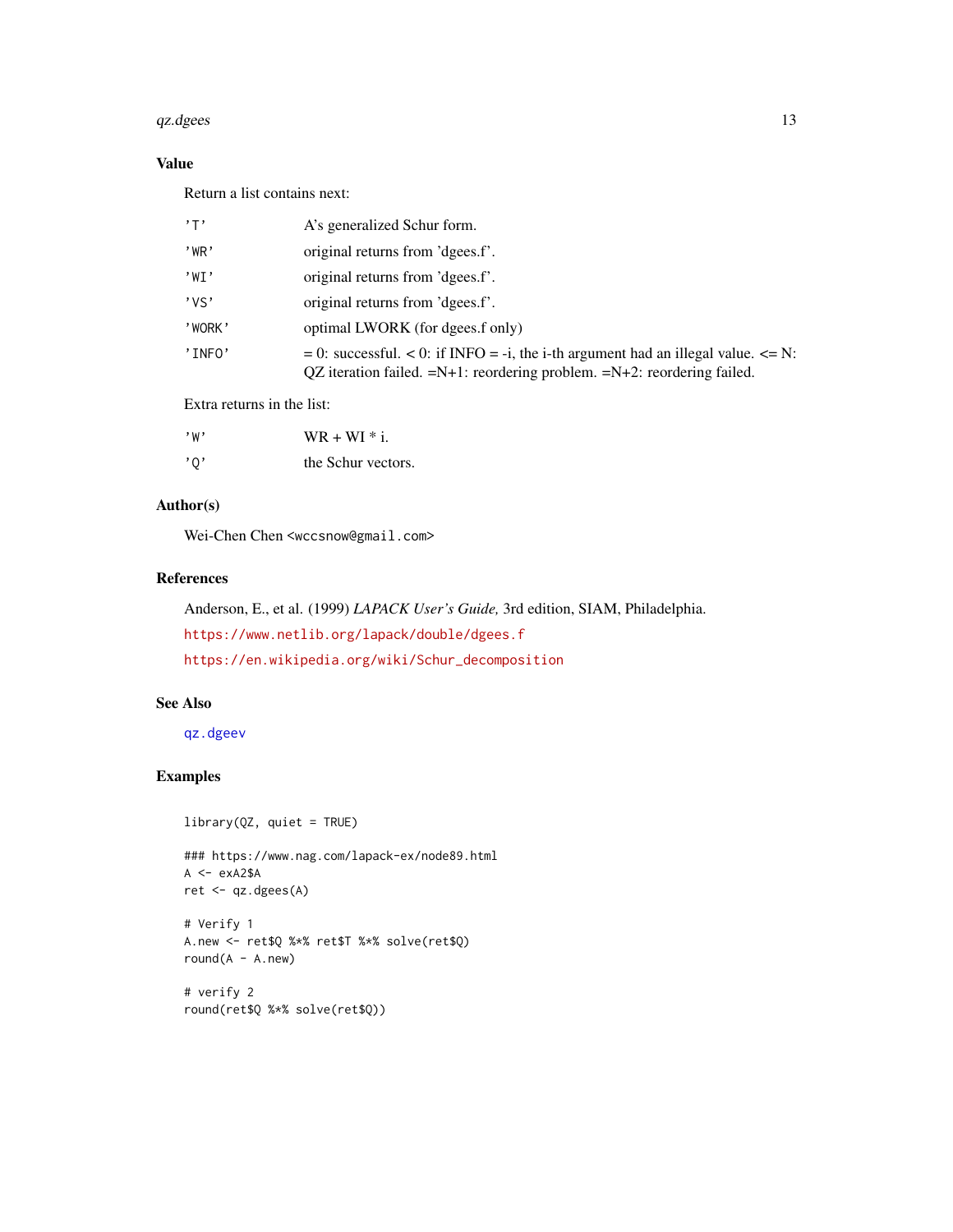<span id="page-13-1"></span><span id="page-13-0"></span>

#### Description

This function call 'dgeev' in Fortran to decompose a 'real' matrix A.

# Usage

 $qz.dgeev(A, v1 = TRUE, vr = TRUE, LWORK = NULL)$ 

# Arguments

| A     | a 'real' matrix, $\dim = c(N, N)$ .                        |
|-------|------------------------------------------------------------|
| vl    | if compute left 'real' eigen vector. (U)                   |
| vr    | if compute right 'real' eigen vector. $(V)$                |
| LWORK | optional, dimension of array WORK for workspace. $(>= 4N)$ |

#### Details

See 'dgeev.f' for all details.

DGEEV computes for an N-by-N real non-symmetric matrix A, the eigenvalues and, optionally, the left and/or right eigenvectors.

The right eigenvector  $v(j)$  of A satisfies

 $A * v(j) = lambda(j) * v(j)$ 

where lambda(j) is its eigenvalue. The left eigenvector  $u(j)$  of A satisfies

 $u(j)$ \*\*T \* A = lambda(j) \*  $u(j)$ \*\*T

where  $u(j)**T$  denotes the transpose of  $u(j)$ .

The computed eigenvectors are normalized to have Euclidean norm equal to 1 and largest component real.

# Value

Return a list contains next:

| $'$ WR $'$ | original returns from 'dgeev.f'.                                                                            |
|------------|-------------------------------------------------------------------------------------------------------------|
| 'WT'       | original returns from 'dgeev.f'.                                                                            |
| $'$ VI $'$ | original returns from 'dgeev.f'.                                                                            |
| $'$ VR $'$ | original returns from 'dgeev.f'.                                                                            |
| 'WORK'     | optimal LWORK (for dgeev.f only)                                                                            |
| 'INFO'     | $= 0$ : successful. < 0: if INFO = -i, the i-th argument had an illegal value. > 0:<br>OZ iteration failed. |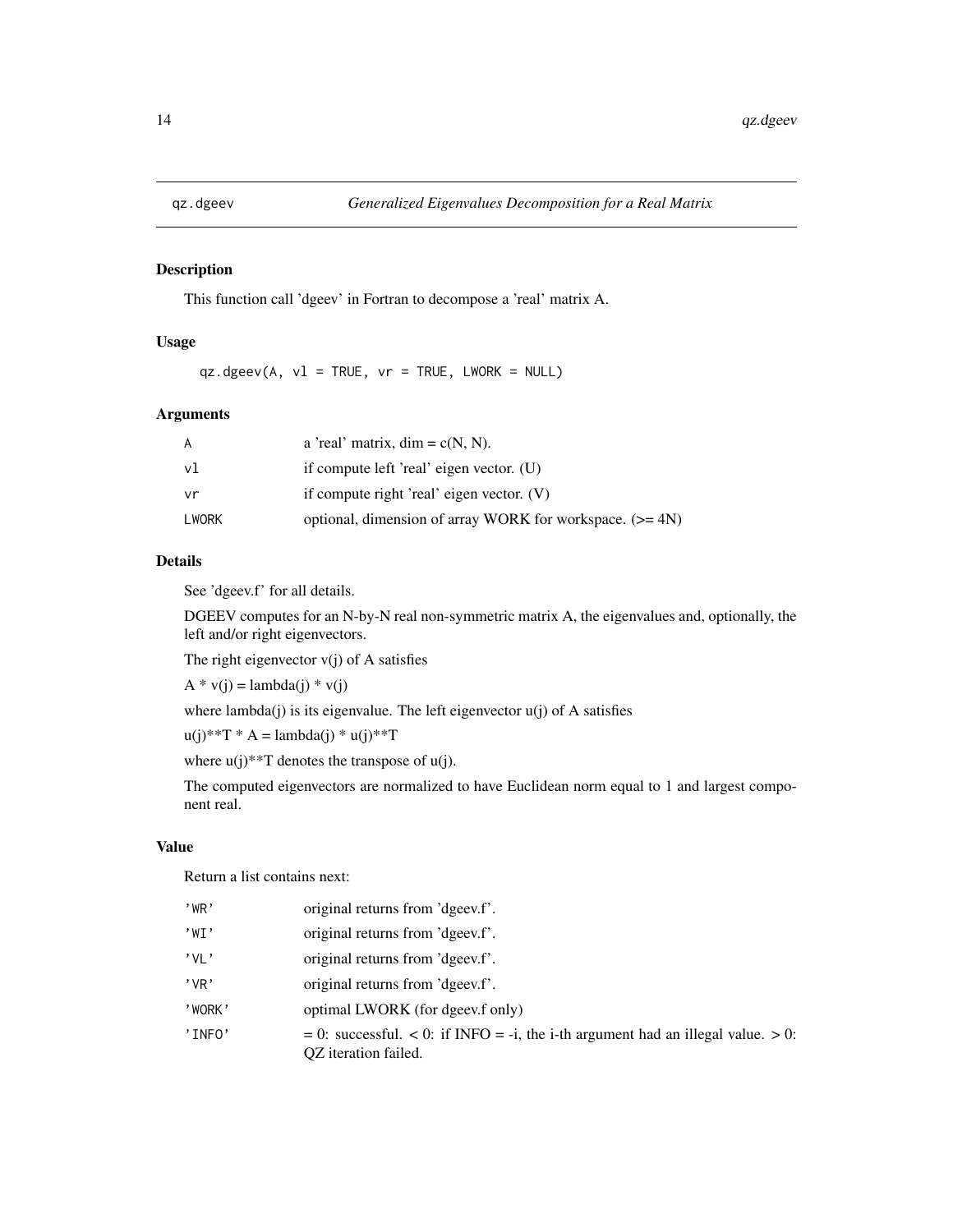#### <span id="page-14-0"></span> $qz.dgeev$  15

Extra returns in the list:

| , w,                      | $WR + WI * i$ .          |
|---------------------------|--------------------------|
| $^{\prime}$ U $^{\prime}$ | the left eigen vectors.  |
| $, \vee,$                 | the right eigen vectors. |

If WI[j] is zero, then the j-th eigenvalue is real; if positive, then the j-th and  $(j+1)$ -st eigenvalues are a complex conjugate pair, with WI[j+1] negative.

If the j-th eigenvalue is real, then  $U[, j] = VL[, j]$ , the j-th column of VL. If the j-th and  $(j+1)$ -th eigenvalues form a complex conjugate pair, then  $U[, j] = VL[, j] + i * VL[, j+1]$  and  $U[, j+1] = VL[,$  $j$ ] -  $i *$  VL[,  $j+1$ ].

Similarly, for the right eigenvectors of V and VR.

#### Author(s)

Wei-Chen Chen <wccsnow@gmail.com>

# References

Anderson, E., et al. (1999) *LAPACK User's Guide,* 3rd edition, SIAM, Philadelphia.

<https://www.netlib.org/lapack/double/dgeev.f>

[https://en.wikipedia.org/wiki/Schur\\_decomposition](https://en.wikipedia.org/wiki/Schur_decomposition)

# See Also

[qz.dgees](#page-11-1)

# Examples

```
library(QZ, quiet = TRUE)
### https://www.nag.com/lapack-ex/node87.html
A \leftarrow exA2$A
ret <- qz.dgeev(A)
# Verify 1
diff.R \leq A %*% ret$V - matrix(ret$W, 4, 4, byrow = TRUE) * ret$V
diff.L <- t(ret$U) %*% A - matrix(ret$W, 4, 4) * t(ret$U)
round(diff.R)
round(diff.L)
# Verify 2
round(ret$U %*% solve(ret$U))
round(ret$V %*% solve(ret$V))
```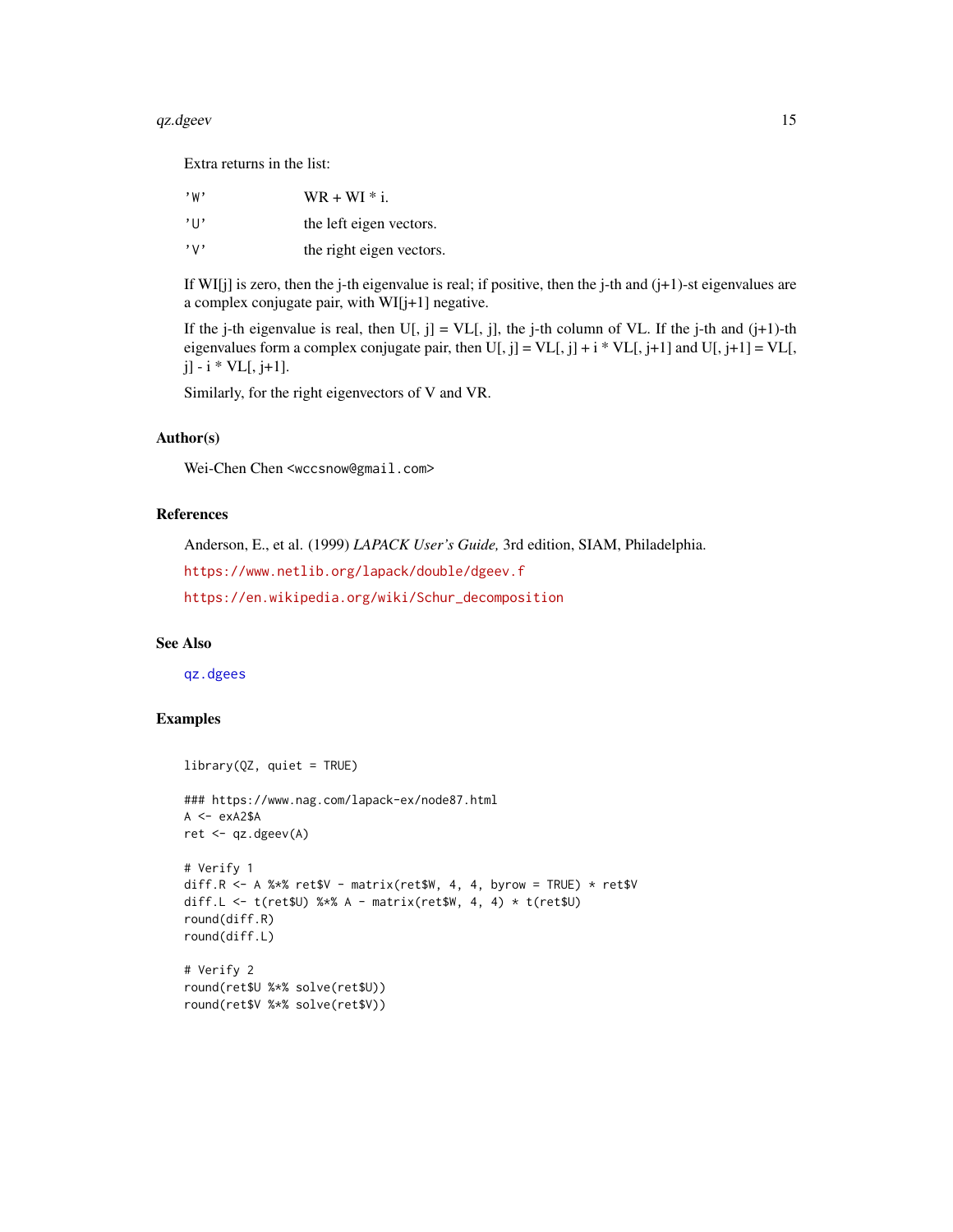<span id="page-15-1"></span><span id="page-15-0"></span>

#### Description

This function call 'dgges' in Fortran to decompose 'real' matrices (A,B).

#### Usage

qz.dgges(A, B, vsl = TRUE, vsr = TRUE, LWORK = NULL)

#### Arguments

| A     | a 'real' matrix, $\dim = c(N, N)$ .                           |
|-------|---------------------------------------------------------------|
| B     | a 'real' matrix, $\dim = c(N, N)$ .                           |
| vsl   | if compute left 'real' Schur vectors. $(0)$                   |
| vsr   | if compute right 'real' Schur vectors. (Z)                    |
| LWORK | optional, dimension of array WORK for workspace. $(>= 8N+16)$ |

#### Details

See 'dgges.f' for all details.

DGGES computes for a pair of N-by-N real non-symmetric matrices (A,B), the generalized eigenvalues, the generalized real Schur form (S,T), optionally, the left and/or right matrices of Schur vectors (VSL and VSR). This gives the generalized Schur factorization

 $(A,B) = ( (VSL)*S*(VSR)**T, (VSL)*T*(VSR)**T )$ 

Optionally, it also orders the eigenvalues so that a selected cluster of eigenvalues appears in the leading diagonal blocks of the upper quasi-triangular matrix S and the upper triangular matrix T.The leading columns of VSL and VSR then form an orthonormal basis for the corresponding left and right eigenspaces (deflating subspaces).

(If only the generalized eigenvalues are needed, use the driver DGGEV instead, which is faster.)

A generalized eigenvalue for a pair of matrices  $(A,B)$  is a scalar w or a ratio alpha/beta = w, such that A - w\*B is singular. It is usually represented as the pair (alpha,beta), as there is a reasonable interpretation for beta=0 or both being zero.

A pair of matrices (S,T) is in generalized real Schur form if T is upper triangular with non-negative diagonal and S is block upper triangular with 1-by-1 and 2-by-2 blocks. 1-by-1 blocks correspond to real generalized eigenvalues, while 2-by-2 blocks of S will be "standardized" by making the corresponding elements of T have the form:

[ a 0 ]

[ 0 b ]

and the pair of corresponding 2-by-2 blocks in S and T will have a complex conjugate pair of generalized eigenvalues.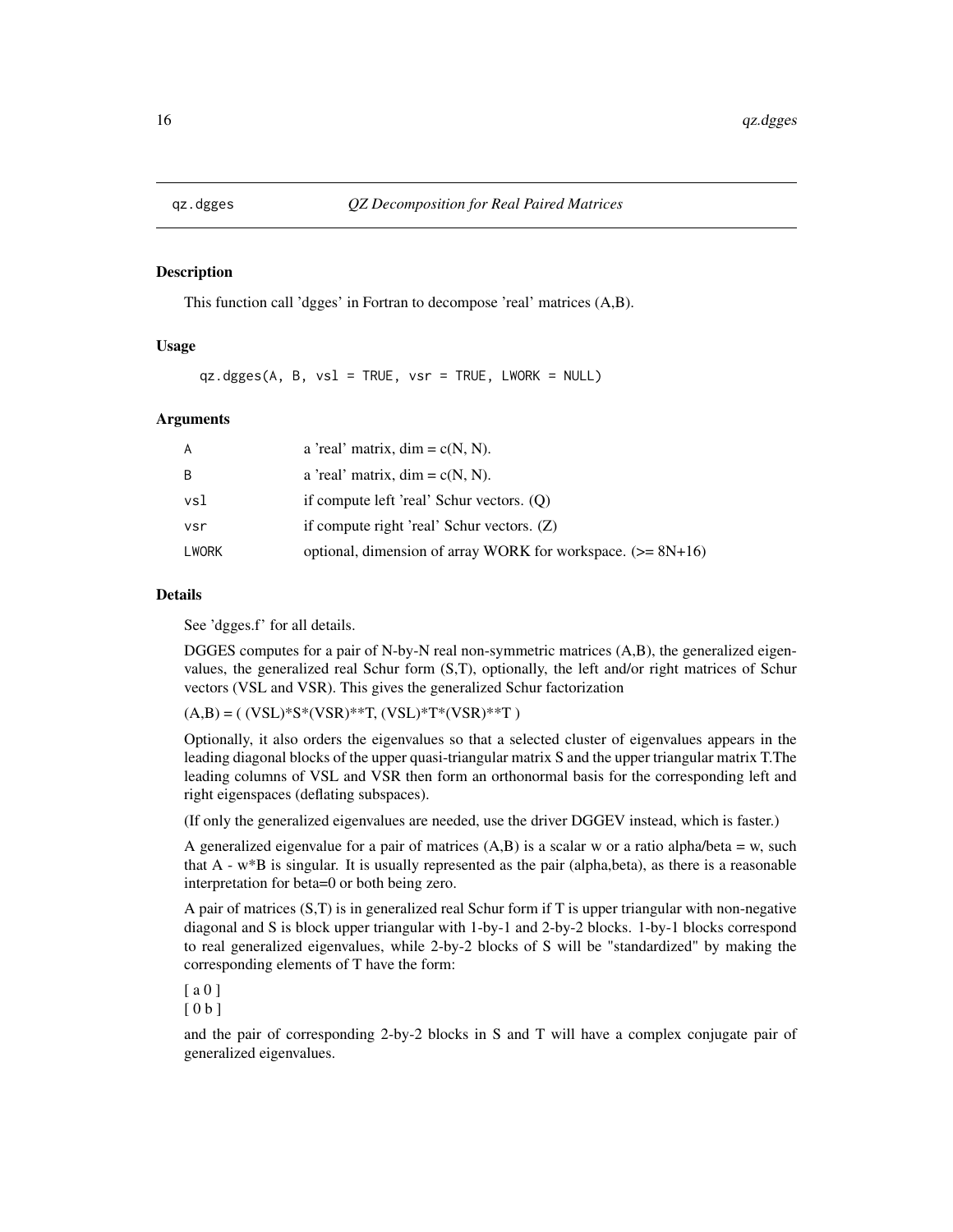#### <span id="page-16-0"></span> $qz.dgges$  17

# Value

Return a list contains next:

| $, \varsigma,$ | A's generalized Schur form.                                                                                                                                                                                                     |
|----------------|---------------------------------------------------------------------------------------------------------------------------------------------------------------------------------------------------------------------------------|
| $, \mathsf{T}$ | B's generalized Schur form.                                                                                                                                                                                                     |
| 'ALPHAR'       | original returns from 'dgges.f'.                                                                                                                                                                                                |
| 'ALPHAI'       | original returns from 'dgges.f'.                                                                                                                                                                                                |
| 'BETA'         | original returns from 'dgges.f'.                                                                                                                                                                                                |
| 'VSL'          | original returns from 'dgges.f'.                                                                                                                                                                                                |
| 'VSR'          | original returns from 'dgges.f'.                                                                                                                                                                                                |
| 'WORK'         | optimal LWORK (for dgges.f only)                                                                                                                                                                                                |
| 'INFO'         | $= 0$ : successful. < 0: if INFO = -i, the i-th argument had an illegal value.<br>$=1,,N$ : QZ iteration failed. $=N+1$ : other than QZ iteration failed in DHGEQZ.<br>$=N+2$ : reordering problem. $=N+3$ : reordering failed. |

Extra returns in the list:

| 'ALPHA' | $ALPHAR + ALPHAI * i.$   |
|---------|--------------------------|
| , 0, 1  | the left Schur vectors.  |
| , 7,    | the right Schur vectors. |

The ALPHA[j]/BETA[j] are generalized eigenvalues.

If ALPHAI[j] is zero, then the j-th eigenvalue is real; if positive, then the j-th and (j+1)-st eigenvalues are a complex conjugate pair, with ALPHAI[j+1] negative.

# Author(s)

Wei-Chen Chen <wccsnow@gmail.com>

# References

Anderson, E., et al. (1999) *LAPACK User's Guide,* 3rd edition, SIAM, Philadelphia.

<https://www.netlib.org/lapack/double/dgges.f>

[https://en.wikipedia.org/wiki/Schur\\_decomposition](https://en.wikipedia.org/wiki/Schur_decomposition)

# See Also

[qz.dggev](#page-17-1)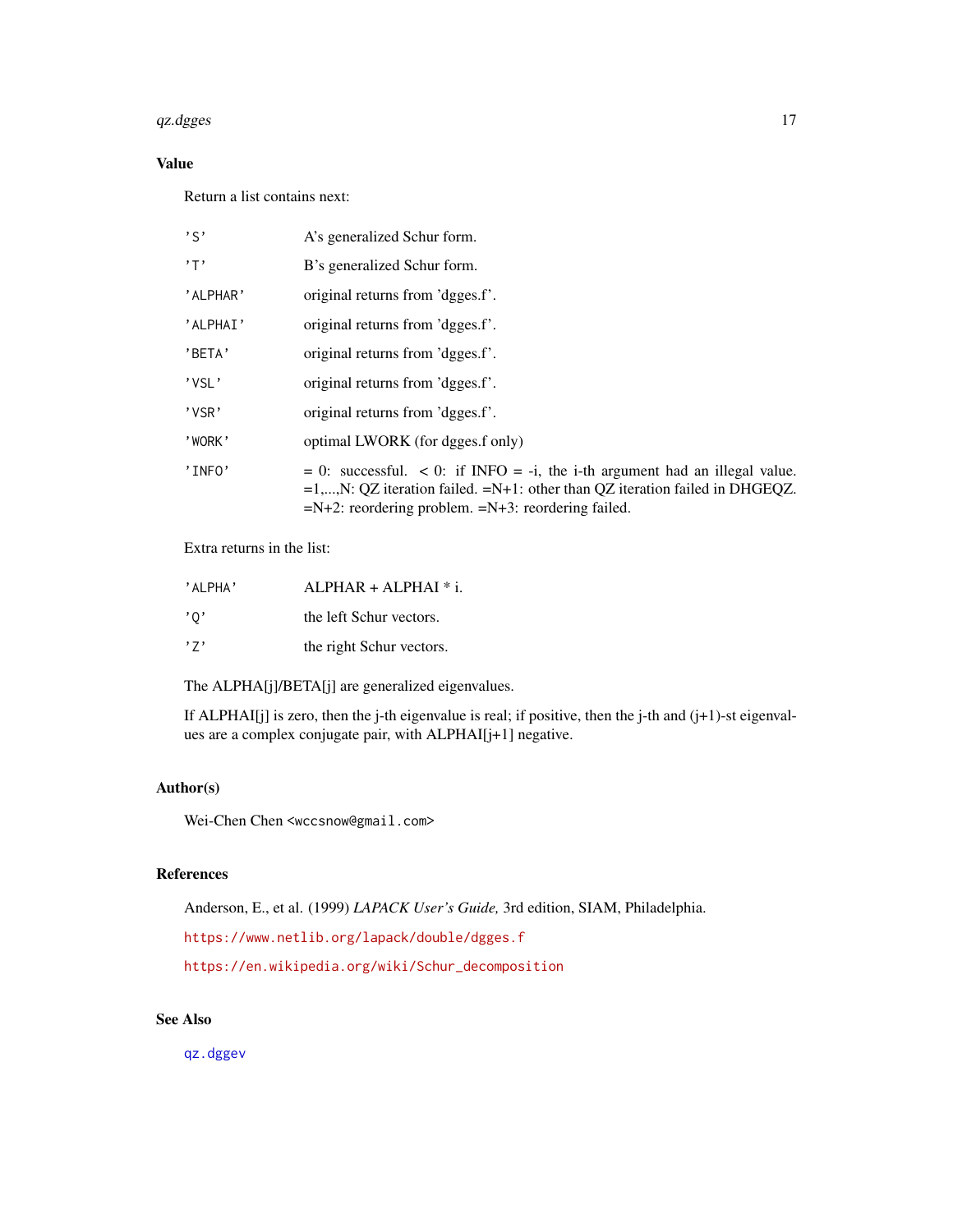#### Examples

```
library(QZ, quiet = TRUE)
### https://www.nag.com/lapack-ex/node119.html
A \leq -e \times AB2$A
B <- exAB2$B
ret <- qz.dgges(A, B)
# Verify 1
A.new <- ret$Q %*% ret$S %*% t(ret$Z)
B.new <- ret$Q %*% ret$T %*% t(ret$Z)
round(A - A.new)round(B - B.new)# verify 2
round(ret$Q %*% t(ret$Q))
round(ret$Z %*% t(ret$Z))
```
<span id="page-17-1"></span>qz.dggev *Generalized Eigenvalues Decomposition for Real Paired Matrices*

#### Description

This function call 'dggev' in Fortran to decompose 'real' matrices (A,B).

#### Usage

 $qz.dggev(A, B, v1 = TRUE, vr = TRUE, LWORK = NULL)$ 

# Arguments

| A     | a 'real' matrix, $dim = c(N, N)$ .                         |
|-------|------------------------------------------------------------|
| B     | a 'real' matrix, $\dim = c(N, N)$ .                        |
| v1    | if compute left 'real' eigen vector. (U)                   |
| vr    | if compute right 'real' eigen vector. $(V)$                |
| LWORK | optional, dimension of array WORK for workspace. $(>= 8N)$ |

# Details

See 'dggev.f' for all details.

DGGEV computes for a pair of N-by-N real non-symmetric matrices (A,B) the generalized eigenvalues, and optionally, the left and/or right generalized eigenvectors.

A generalized eigenvalue for a pair of matrices  $(A,B)$  is a scalar lambda or a ratio alpha/beta = lambda, such that A - lambda\*B is singular. It is usually represented as the pair (alpha,beta), as there is a reasonable interpretation for beta=0, and even for both being zero.

<span id="page-17-0"></span>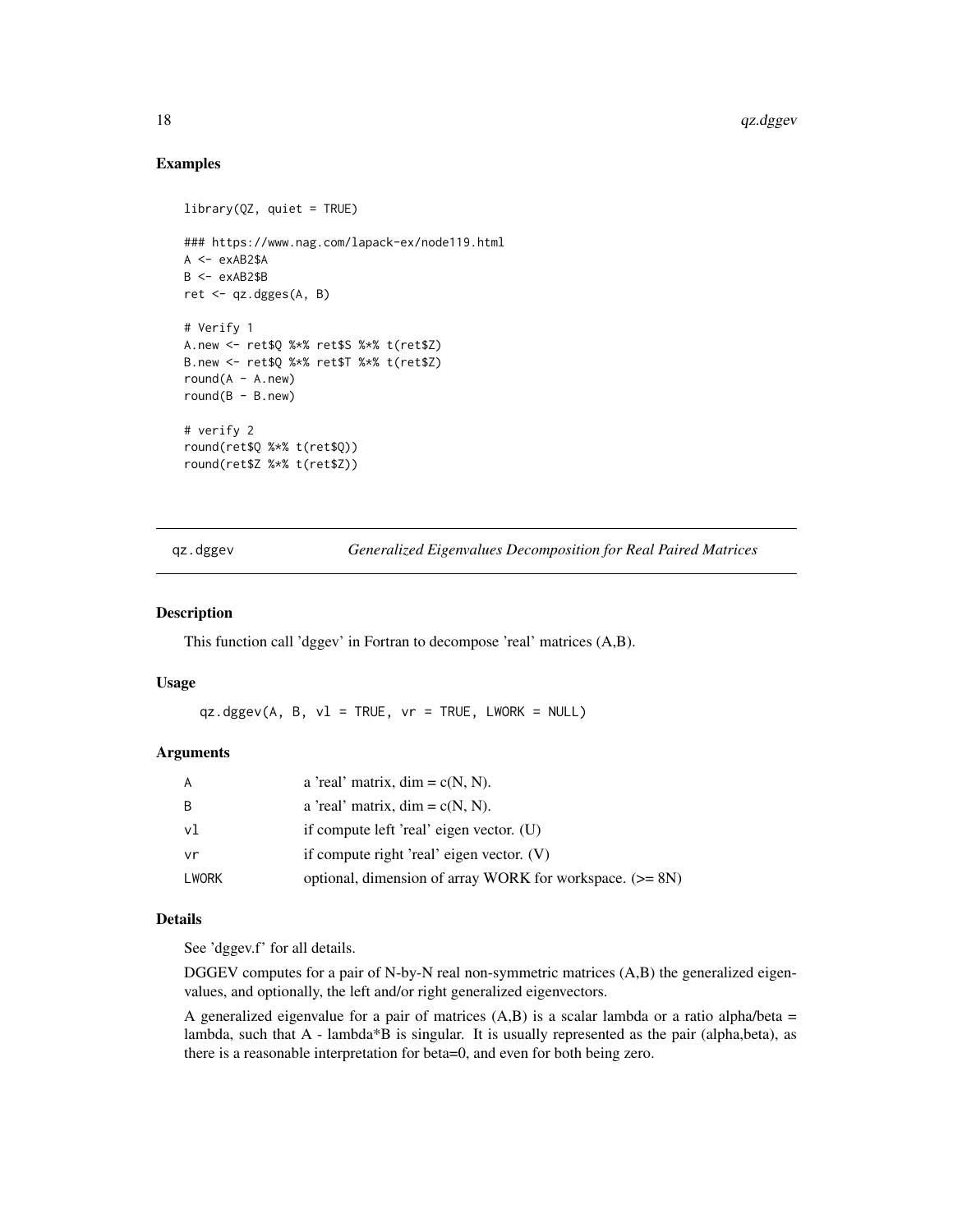#### <span id="page-18-0"></span>qz.dggev 19

The right eigenvector  $v(j)$  corresponding to the eigenvalue lambda $(j)$  of  $(A,B)$  satisfies

 $A * v(j) =$ lambda(j) \* B \* v(j).

The left eigenvector  $u(j)$  corresponding to the eigenvalue lambda $(j)$  of  $(A,B)$  satisfies

 $u(i)**H * A =$ lambda $(i) * u(i)**H * B$ .

where  $u(j)$ <sup>\*\*</sup>H is the conjugate-transpose of  $u(j)$ .

# Value

Return a list contains next:

| 'ALPHAR'   | original returns from 'dggev.f'.                                                     |
|------------|--------------------------------------------------------------------------------------|
| 'ALPHAI'   | original returns from 'dggev.f'.                                                     |
| 'BETA'     | original returns from 'dggev.f'.                                                     |
| $'$ VI $'$ | original returns from 'dggev.f'.                                                     |
| $'$ VR $'$ | original returns from 'dggev.f'.                                                     |
| 'WORK'     | optimal LWORK (for dggev.f only)                                                     |
| 'INFO'     | $= 0$ : successful. $< 0$ : if INFO $= -i$ , the i-th argument had an illegal value. |
|            | $=1,,N$ : QZ iteration failed. $=N+1$ : other than QZ iteration failed in DHGEQZ.    |
|            | $=N+2$ : reordering problem. $=N+3$ : reordering failed.                             |

Extra returns in the list:

| 'ALPHA'         | $ALPHAR + ALPHAI * i.$   |
|-----------------|--------------------------|
| $^{\prime}$ 11' | the left eigen vectors.  |
| $, \vee,$       | the right eigen vectors. |

If ALPHAI[j] is zero, then the j-th eigenvalue is real; if positive, then the j-th and  $(j+1)$ -st eigenvalues are a complex conjugate pair, with ALPHAI[j+1] negative.

If the j-th eigenvalue is real, then  $U[, j] = VLI[, j]$ , the j-th column of VL. If the j-th and (j+1)-th eigenvalues form a complex conjugate pair, then  $U[, j] = VL[, j] + i * VL[, j+1]$  and  $U[, j+1] = VL[,$  $j$ ] - i \* VL[, j+1]. Each eigenvector is scaled so the largest component has abs(real part) + abs(imag.  $part$ ) = 1.

Similarly, for the right eigenvectors of V and VR.

#### Author(s)

Wei-Chen Chen <wccsnow@gmail.com>

# References

Anderson, E., et al. (1999) *LAPACK User's Guide,* 3rd edition, SIAM, Philadelphia. <https://www.netlib.org/lapack/double/dggev.f> [https://en.wikipedia.org/wiki/Schur\\_decomposition](https://en.wikipedia.org/wiki/Schur_decomposition)

# See Also

[qz.dgges](#page-15-1)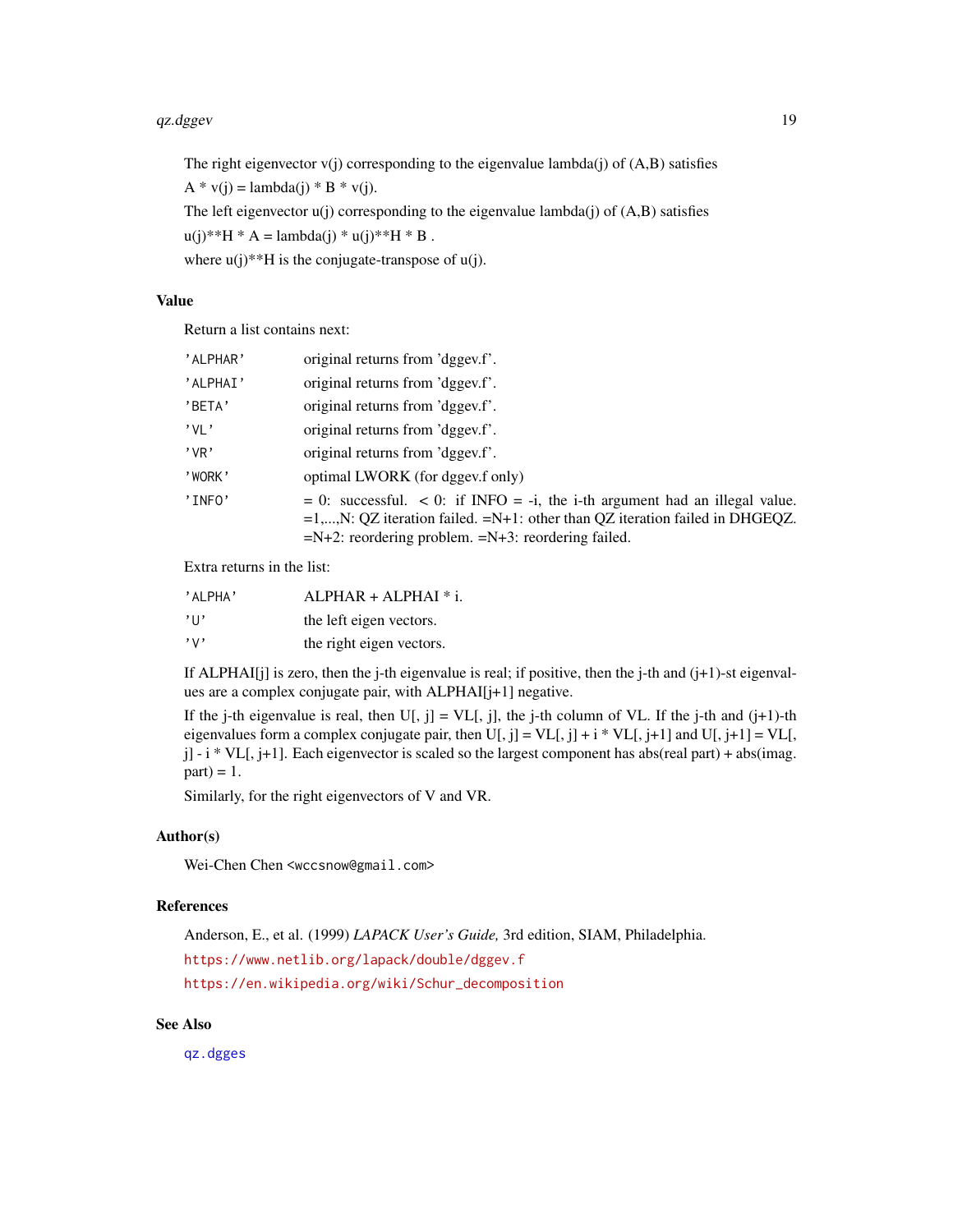# Examples

```
library(QZ, quiet = TRUE)
### https://www.nag.com/lapack-ex/node117.html
A \leq -e \times AB2$A
B <- exAB2$B
ret <- qz.dggev(A, B)
# Verify
(lambda <- ret$ALPHA / ret$BETA) # Unstable
diff.R <- matrix(ret$BETA, 4, 4, byrow = TRUE) * A %*% ret$V -
         matrix(ret$ALPHA, 4, 4, byrow = TRUE) * B $**$ ret$Vdiff.L <- matrix(ret$BETA, 4, 4) * H(ret$U) %*% A -
          matrix(ret$ALPHA, 4, 4) * H(ret$U) %*% B
round(diff.R)
round(diff.L)
# Verify 2
round(ret$U %*% solve(ret$U))
round(ret$V %*% solve(ret$V))
```
<span id="page-19-1"></span>qz.dtgsen *Reordered QZ Decomposition for Real Paired Matrices*

#### Description

This function call 'dtgsend' in Fortran to reorder 'double' matrices (S,T,Q,Z).

# Usage

qz.dtgsen(S, T, Q, Z, select, ijob = 4L, want. $Q = TRUE$ , want. $Z = TRUE$ , LWORK = NULL, LIWORK = NULL)

# Arguments

| <sub>S</sub> | a 'double' generalized Schur form, dim = $c(N, N)$ .                                                                                       |
|--------------|--------------------------------------------------------------------------------------------------------------------------------------------|
| $\top$       | a 'double' generalized Schur form, dim = $c(N, N)$ .                                                                                       |
| Q            | a 'double' left Schur vectors, dim = $c(N, N)$ .                                                                                           |
| Z            | a 'double' right Schur vectors, dim = $c(N, N)$ .                                                                                          |
| select       | specifies the eigenvalues in the selected cluster.                                                                                         |
| ijob         | specifies whether condition numbers are required for the cluster of eigenvalues<br>(PL and PR) or the deflating subspaces (Difu and Diff). |
| want.0       | if update Q.                                                                                                                               |
| want.Z       | if update Z.                                                                                                                               |
| <b>LWORK</b> | optional, dimension of array WORK for workspace. $(>= max(4N+16, N(N+1)))$                                                                 |
| LIWORK       | optional, dimension of array IWORK for workspace. $(\geq = \max(N+6, N(N+1)/2))$                                                           |

<span id="page-19-0"></span>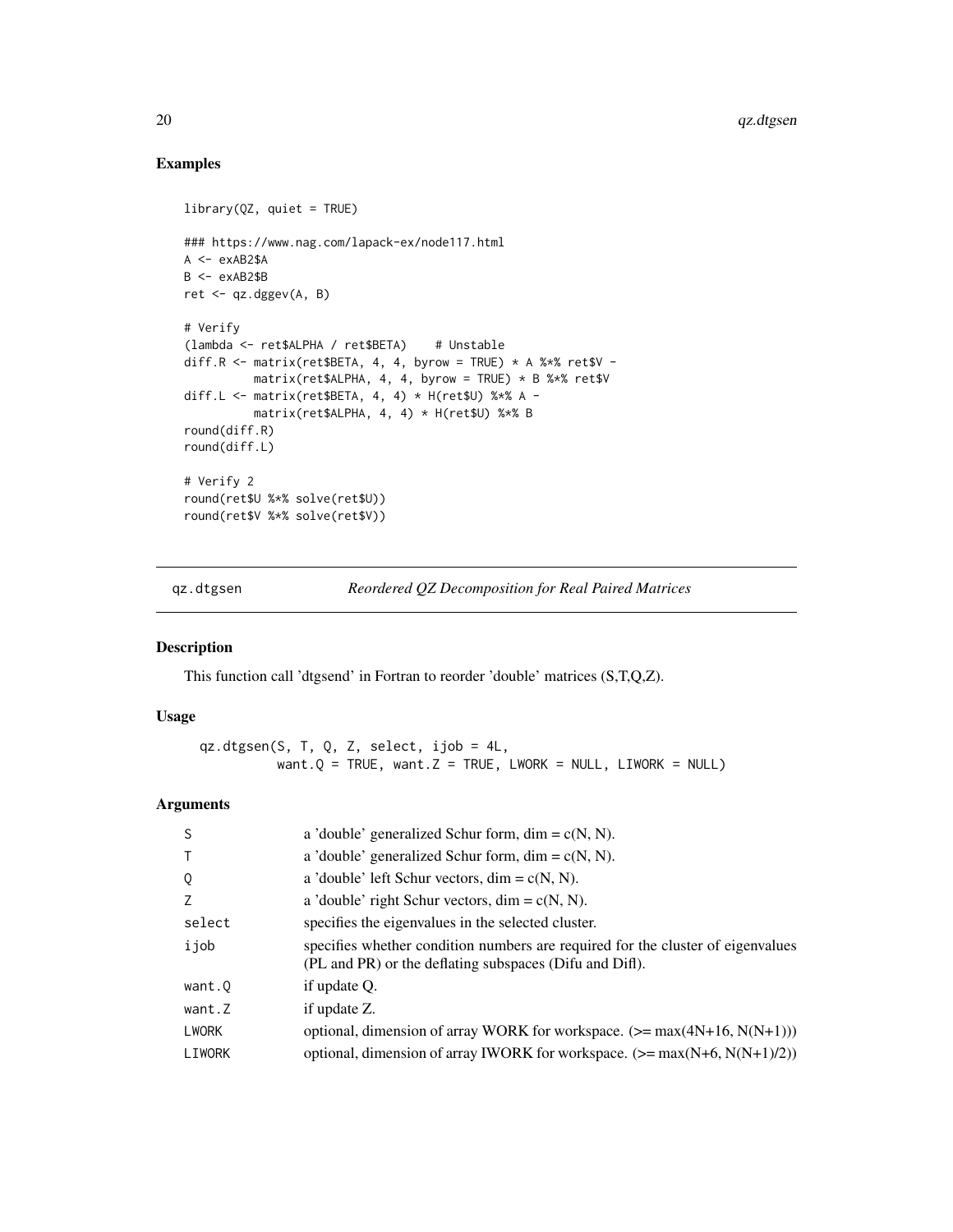#### $qz.dtgsen$  21

#### Details

See 'dtgsen.f' for all details.

DTGSEN reorders the generalized real Schur decomposition of a real matrix pair (S,T) (in terms of an orthonormal equivalence transformation  $Q^{**}T^*$  (S,T)  $^*$  Z), so that a selected cluster of eigenvalues appears in the leading diagonal blocks of the upper quasi-triangular matrix S and the upper triangular T. The leading columns of Q and Z form orthonormal bases of the corresponding left and right eigenspaces (deflating subspaces). (S,T) must be in generalized real Schur canonical form (as returned by DGGES), i.e. S is block upper triangular with 1-by-1 and 2-by-2 diagonal blocks. T is upper triangular.

Note for 'ijob':

=0: Only reorder w.r.t. SELECT. No extras.

=1: Reciprocal of norms of "projections" onto left and right eigenspaces w.r.t. the selected cluster (PL and PR).

 $=2$ : Upper bounds on Difu and Difl. F-norm-based estimate (DIF(1:2)).

 $=3$ : Estimate of Difu and Difl. 1-norm-based estimate (DIF(1:2)). About 5 times as expensive as  $ijob = 2.$ 

=4: Compute PL, PR and DIF (i.e. 0, 1 and 2 above): Economic version to get it all.

=5: Compute PL, PR and DIF (i.e. 0, 1 and 3 above).

In short, if  $(A,B) = Q * (S,T) * Z^{**}T$  from qz.zgges and input  $(S,T,Q,Z)$  to qz.ztgsen with appropriate select option, then it yields

 $(A,B) = Q_n * (S_n,T_n) * Z_n * *T$ 

where  $(S_n, T_n, Q_n, Z_n)$  is a new set of generalized Schur decomposition of  $(A, B)$  according to the select.

#### Value

Return a list contains next:

| $, \varsigma$  | S's reorded generalized Schur form.                                                                               |
|----------------|-------------------------------------------------------------------------------------------------------------------|
| $, \mathsf{T}$ | T's reorded generalized Schur form.                                                                               |
| 'ALPHAR'       | original returns from 'dtgsen.f'.                                                                                 |
| 'ALPHAI'       | original returns from 'dtgsen.f'.                                                                                 |
| 'BETA'         | original returns from 'dtgsen.f'.                                                                                 |
| ,m             | original returns from 'dtgsen.f'.                                                                                 |
| 'PL'           | original returns from 'dtgsen.f'.                                                                                 |
| 'PR'           | original returns from 'dtgsen.f'.                                                                                 |
| 'DIF'          | original returns from 'dtgsen.f'.                                                                                 |
| 'WORK'         | optimal LWORK (for dtgsen.f only)                                                                                 |
| 'IWORK'        | optimal LIWORK (for dtgsen.f only)                                                                                |
| 'INFO'         | $= 0$ : successful. < 0: if INFO = -i, the i-th argument had an illegal value. =1:<br>reordering of (S,T) failed. |

Extra returns in the list: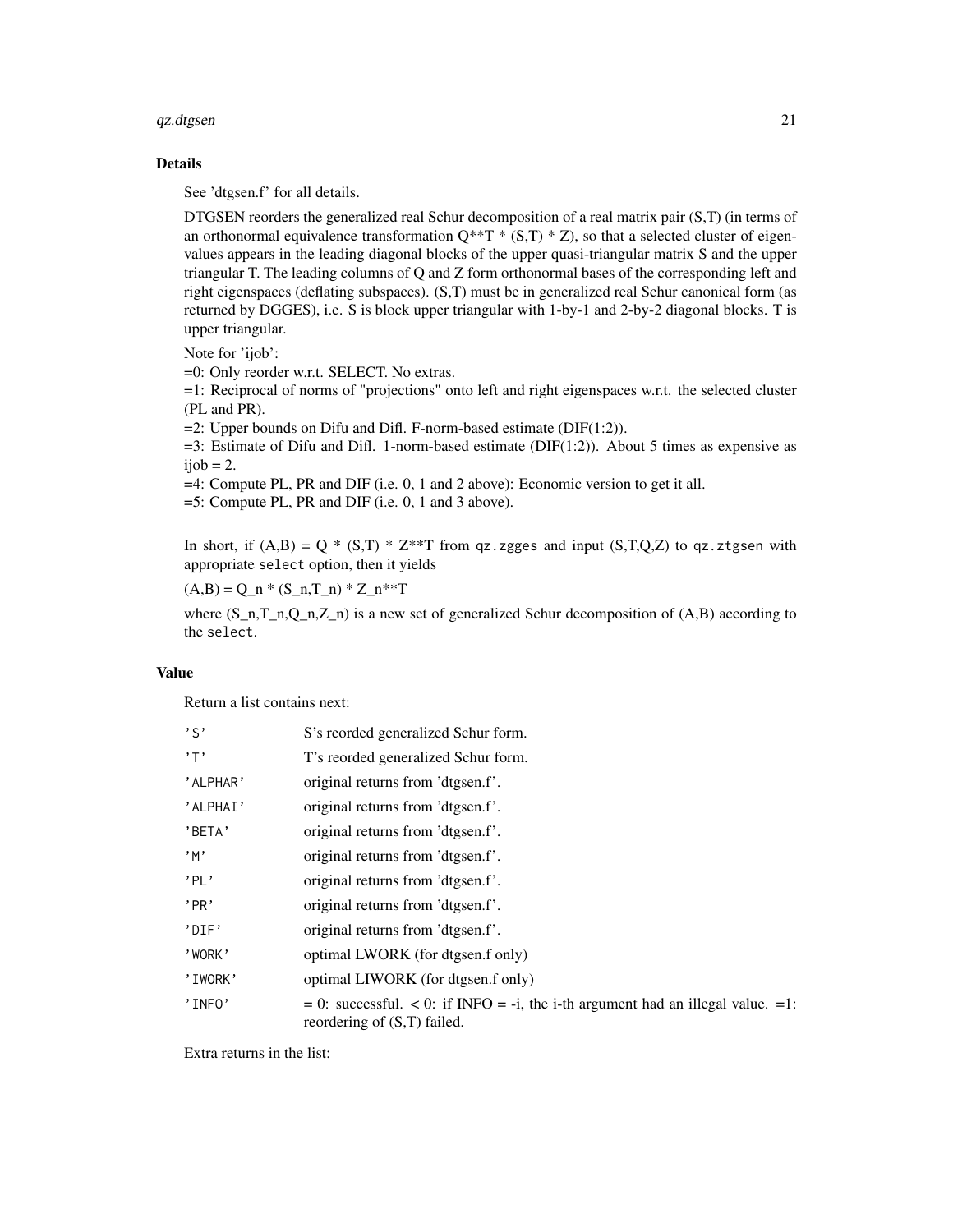<span id="page-21-0"></span>

| 'ALPHA' | $ALPHAR + ALPHAI * i.$           |
|---------|----------------------------------|
| ,0,     | the reorded left Schur vectors.  |
| ,7,     | the reorded right Schur vectors. |

# Warning(s)

There is no format checking for S, T, Q, and Z which are usually returned by qz.dgges. There is also no checking for select which is usually according to the returns of qz.dggev.

#### Author(s)

Wei-Chen Chen <wccsnow@gmail.com>

#### References

Anderson, E., et al. (1999) *LAPACK User's Guide,* 3rd edition, SIAM, Philadelphia. <https://www.netlib.org/lapack/double/dtgsen.f> [https://en.wikipedia.org/wiki/Schur\\_decomposition](https://en.wikipedia.org/wiki/Schur_decomposition)

# See Also

[qz.zgges](#page-27-1), [qz.dgges](#page-15-1), [qz.ztgsen](#page-31-1).

# Examples

```
library(QZ, quiet = TRUE)### https://www.nag.com/numeric/fl/nagdoc_fl23/xhtml/f08/f08ygf.xml
S \leftarrow exAB4$S
T < -e xAB4$T
Q \leq -e \times AB4$Q
Z \leftarrow exAB4$Z
select <- c(FALSE, TRUE, TRUE, FALSE)
ret <- qz.dtgsen(S, T, Q, Z, select)
# Verify 1
S.new <- ret$Q %*% ret$S %*% t(ret$Z)
T.new <- ret$Q %*% ret$T %*% t(ret$Z)
round(S - S.new)
round(T - T.new)# verify 2
round(ret$Q %*% t(ret$Q))
round(ret$Z %*% t(ret$Z))
```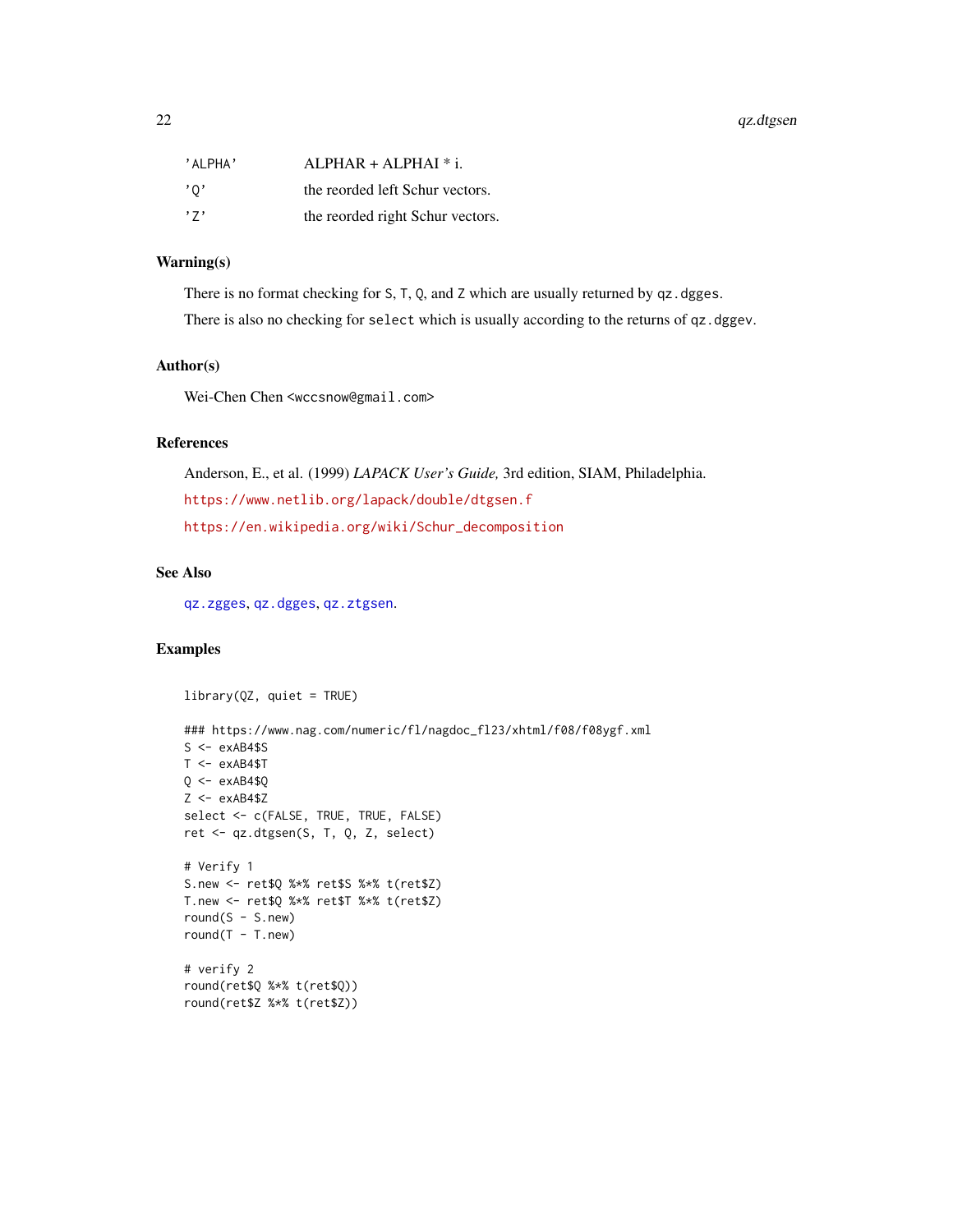<span id="page-22-1"></span><span id="page-22-0"></span>

#### Description

This function call 'dtrsend' in Fortran to reorder 'double' matrices (T,Q).

#### Usage

```
qz.dtrsen(T, Q, select, job = c("B", "V", "E", "N"),
          want.Q = TRUE, LWORK = NULL, LIWORK = NULL)
```
# Arguments

| T.           | a 'double' generalized Schur form, dim = $c(N, N)$ .                                                                    |
|--------------|-------------------------------------------------------------------------------------------------------------------------|
| 0            | a 'double' Schur vectors, dim = $c(N, N)$ .                                                                             |
| select       | specifies the eigenvalues in the selected cluster.                                                                      |
| job          | Specifies whether condition numbers are required for the cluster of eigenvalues<br>(S) or the invariant subspace (SEP). |
| want.Q       | if update Q.                                                                                                            |
| <b>LWORK</b> | optional, dimension of array WORK for workspace. $(\geq N(N+1)/2)$                                                      |
| LIWORK       | optional, dimension of array IWORK for workspace. $(\geq N(N+1)/4)$                                                     |

#### Details

See 'dtrsen.f' for all details.

DTRSEN reorders the real Schur factorization of a real matrix  $A = Q^*T^*Q^{**}T$ , so that a selected cluster of eigenvalues appears in the leading diagonal blocks of the upper quasi-triangular matrix T, and the leading columns of Q form an orthonormal basis of the corresponding right invariant subspace.

Optionally the routine computes the reciprocal condition numbers of the cluster of eigenvalues and/or the invariant subspace.

T must be in Schur canonical form (as returned by DHSEQR), that is, block upper triangular with 1-by-1 and 2-by-2 diagonal blocks; each 2-by-2 diagonal block has its diagonal elements equal and its off-diagonal elements of opposite sign.

#### Value

Return a list contains next:

| $, \tau$ , | T's reorded generalized Schur form. |
|------------|-------------------------------------|
| $'$ WR $'$ | original returns from 'dtrsen.f'.   |
| 'WT'       | original returns from 'dtrsen.f'.   |
| $,$ M $,$  | original returns from 'dtrsen.f'.   |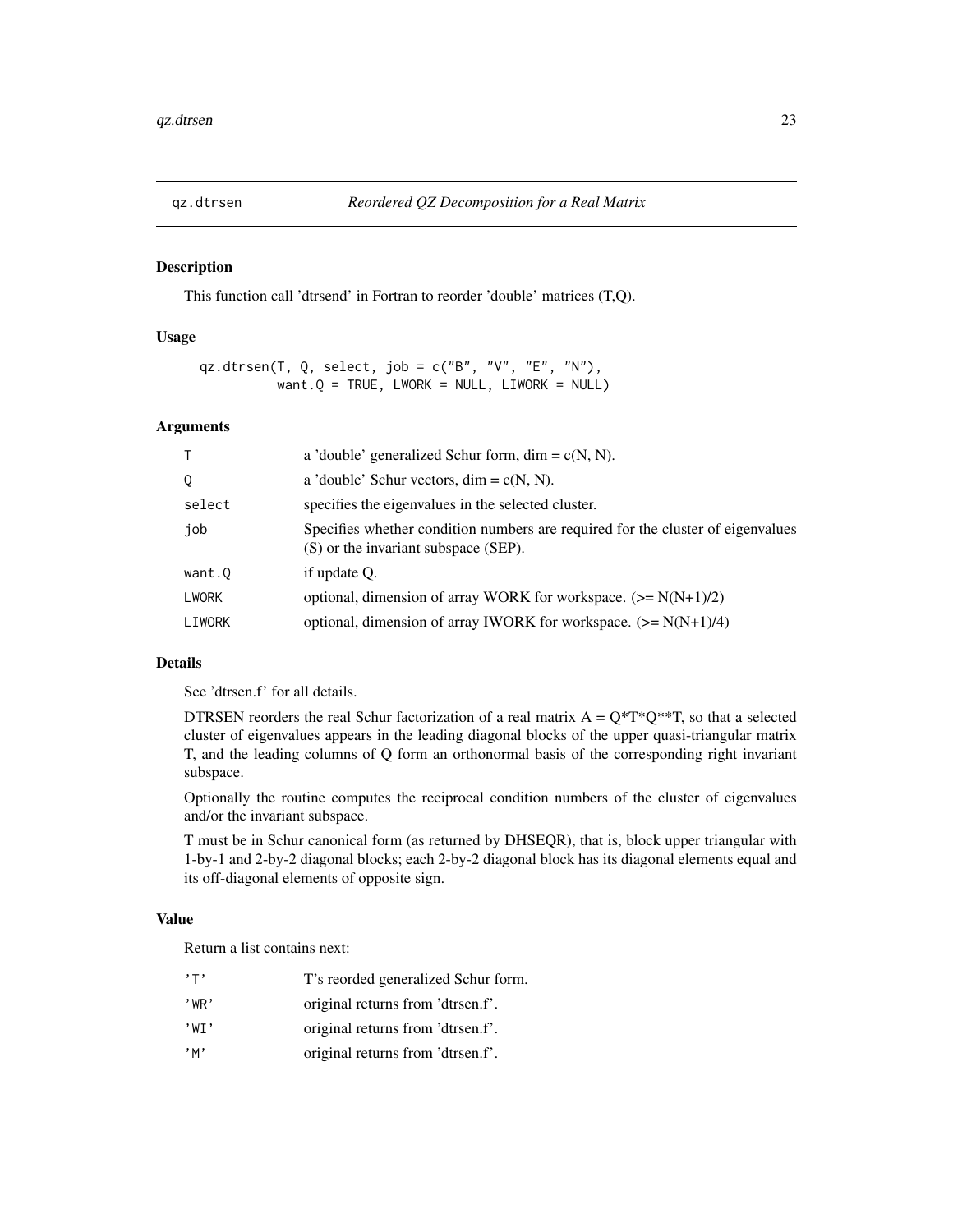<span id="page-23-0"></span>

| $, \varsigma$ | original returns from 'dtrsen.f'.                                                                                |
|---------------|------------------------------------------------------------------------------------------------------------------|
| 'SFP'         | original returns from 'dtrsen.f'.                                                                                |
| 'WORK'        | optimal LWORK (for dtrsen.f only)                                                                                |
| 'IWORK'       | optimal LIWORK (for dtrsen.f only)                                                                               |
| 'INFO'        | $= 0$ : successful. $< 0$ : if INFO = -i, the i-th argument had an illegal value. =1:<br>reordering of T failed. |

Extra returns in the list:

| , w                       | $WR + WI * i$ .            |
|---------------------------|----------------------------|
| $^{\prime}$ 0 $^{\prime}$ | the reorded Schur vectors. |

# Warning(s)

There is no format checking for T and Q which are usually returned by qz.dgees. There is also no checking for select which is usually according to the returns of qz.dgeev.

# Author(s)

Wei-Chen Chen <wccsnow@gmail.com>

# References

Anderson, E., et al. (1999) *LAPACK User's Guide,* 3rd edition, SIAM, Philadelphia. <https://www.netlib.org/lapack/double/dtrsen.f> [https://en.wikipedia.org/wiki/Schur\\_decomposition](https://en.wikipedia.org/wiki/Schur_decomposition)

#### See Also

[qz.zgees](#page-24-1), [qz.dgees](#page-11-1), [qz.ztrsen](#page-34-1).

# Examples

```
library(QZ, quiet = TRUE)
### https://www.nag.com/numeric/fl/nagdoc_fl22/xhtml/f08/f08qgf.xml
T < -e xA4$T
Q \leftarrow exA4$Q
select <- c(TRUE, FALSE, FALSE, TRUE)
ret <- qz.dtrsen(T, Q, select)
# Verify 1
A <- Q %*% T %*% solve(Q)
A.new <- ret$Q %*% ret$T %*% solve(ret$Q)
round(A - A.new)
# verify 2
round(ret$Q %*% t(ret$Q))
```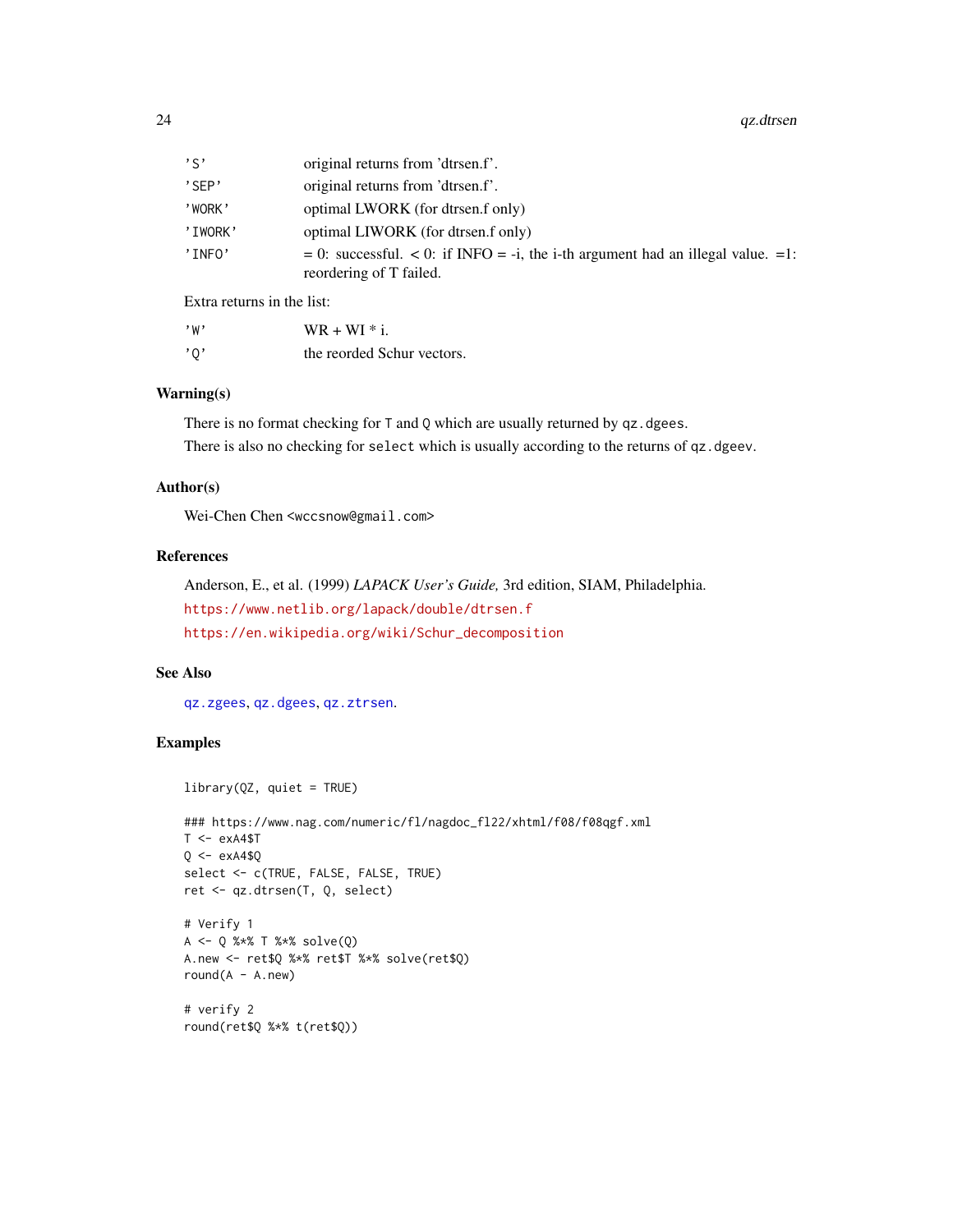<span id="page-24-1"></span><span id="page-24-0"></span>

#### Description

This function call 'zgees' in Fortran to decompose a 'complex' matrix A.

#### Usage

qz.zgees(A, vs = TRUE, LWORK = NULL)

#### Arguments

| A     | a 'complex' matrix, $\dim = c(N, N)$ .                     |
|-------|------------------------------------------------------------|
| vs    | if compute 'complex' Schur vectors. $(0)$                  |
| LWORK | optional, dimension of array WORK for workspace. $(>= 2N)$ |

#### Details

See 'zgees.f' for all details.

ZGEES computes for an N-by-N complex non-symmetric matrix A, the eigenvalues, the Schur form T, and, optionally, the matrix of Schur vectors Q. This gives the Schur factorization  $A =$  $Q^*T^*(Q^{**}H)$ .

Optionally, it also orders the eigenvalues on the diagonal of the Schur form so that selected eigenvalues are at the top left. The leading columns of Q then form an orthonormal basis for the invariant subspace corresponding to the selected eigenvalues.

A complex matrix is in Schur form if it is upper triangular.

#### Value

Return a list contains next:

| $, \mathsf{T}$ | A's generalized Schur form.                                                                                                                                            |
|----------------|------------------------------------------------------------------------------------------------------------------------------------------------------------------------|
| , w            | generalized eigenvalues.                                                                                                                                               |
| 'vs'           | original returns from 'zgees.f'.                                                                                                                                       |
| 'WORK'         | optimal LWORK (for zgees.f only)                                                                                                                                       |
| 'INFO'         | $= 0$ : successful. < 0: if INFO = -i, the i-th argument had an illegal value. =1,,N:<br>QZ iteration failed. $=N+1$ : reordering problem. $=N+2$ : reordering failed. |

Extra returns in the list:

'Q' the Schur vectors.

#### Warning(s)

The results may not be consistent on 32 bits and 64 bits Windows systems, but may be valid on both systems.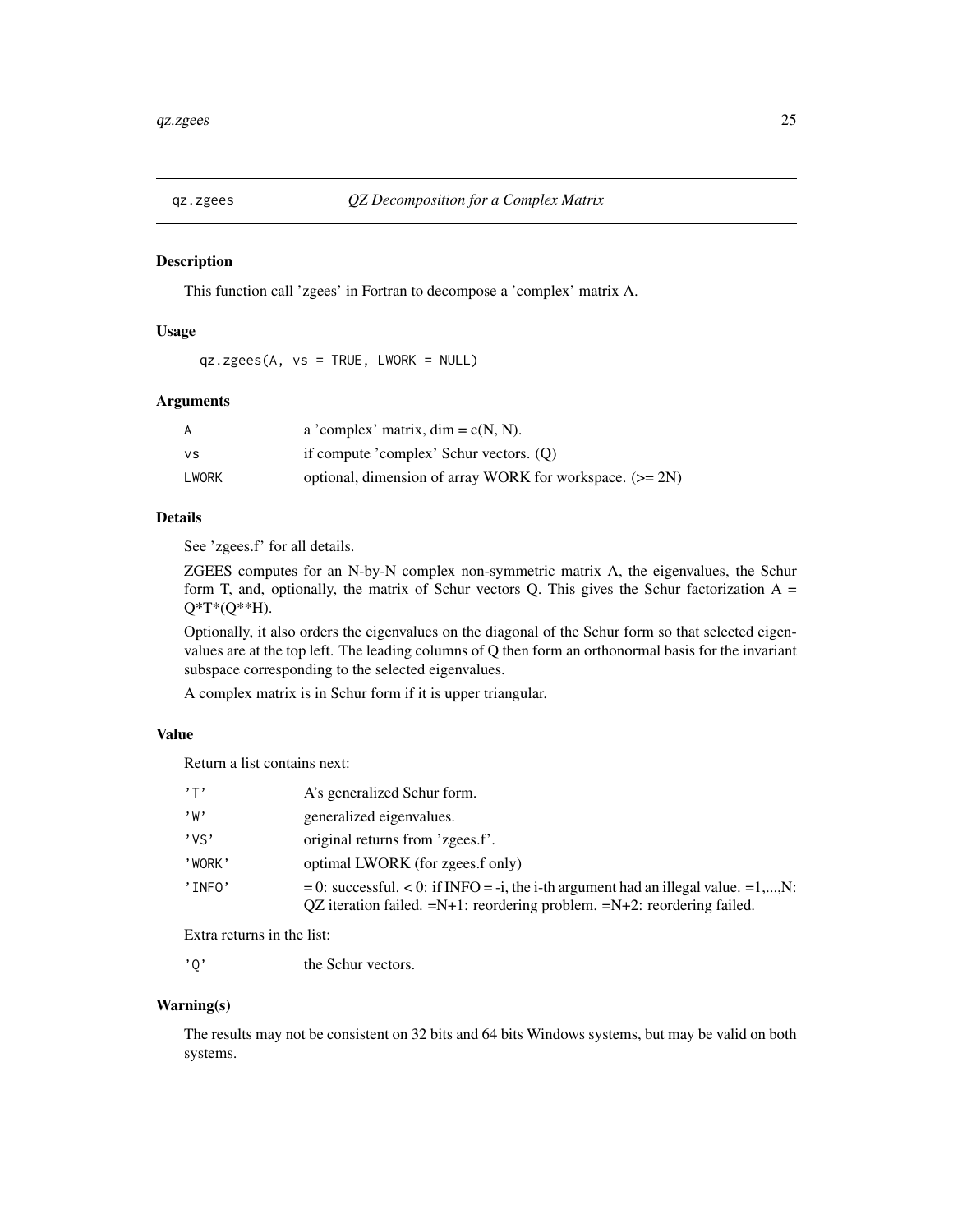# <span id="page-25-0"></span>Author(s)

Wei-Chen Chen <wccsnow@gmail.com>

#### References

Anderson, E., et al. (1999) *LAPACK User's Guide,* 3rd edition, SIAM, Philadelphia. <https://www.netlib.org/lapack/complex16/zgees.f> [https://en.wikipedia.org/wiki/Schur\\_decomposition](https://en.wikipedia.org/wiki/Schur_decomposition)

#### See Also

[qz.zgeev](#page-25-1)

#### Examples

library(QZ, quiet = TRUE) ### https://www.nag.com/lapack-ex/node94.html  $A \leq -e \times A1$ \$A ret <- qz.zgees(A) # Verify 1 A.new <- ret\$Q %\*% ret\$T %\*% H(ret\$Q)  $round(A - A.new)$ # verify 2 round(ret\$Q %\*% H(ret\$Q))

<span id="page-25-1"></span>qz.zgeev *Generalized Eigenvalues Decomposition for a Complex Matrix*

#### Description

This function call 'zgeev' in Fortran to decompose a 'complex' matrix A.

#### Usage

 $qz \text{.zgee}(A, v1 = TRUE, vr = TRUE, LWORK = NULL)$ 

## Arguments

| A     | a 'complex' matrix, $\dim = c(N, N)$ .                     |
|-------|------------------------------------------------------------|
| vl    | if compute left 'complex' eigen vectors. (U)               |
| vr    | if compute right 'complex' eigen vectors. (V)              |
| LWORK | optional, dimension of array WORK for workspace. $(>= 2N)$ |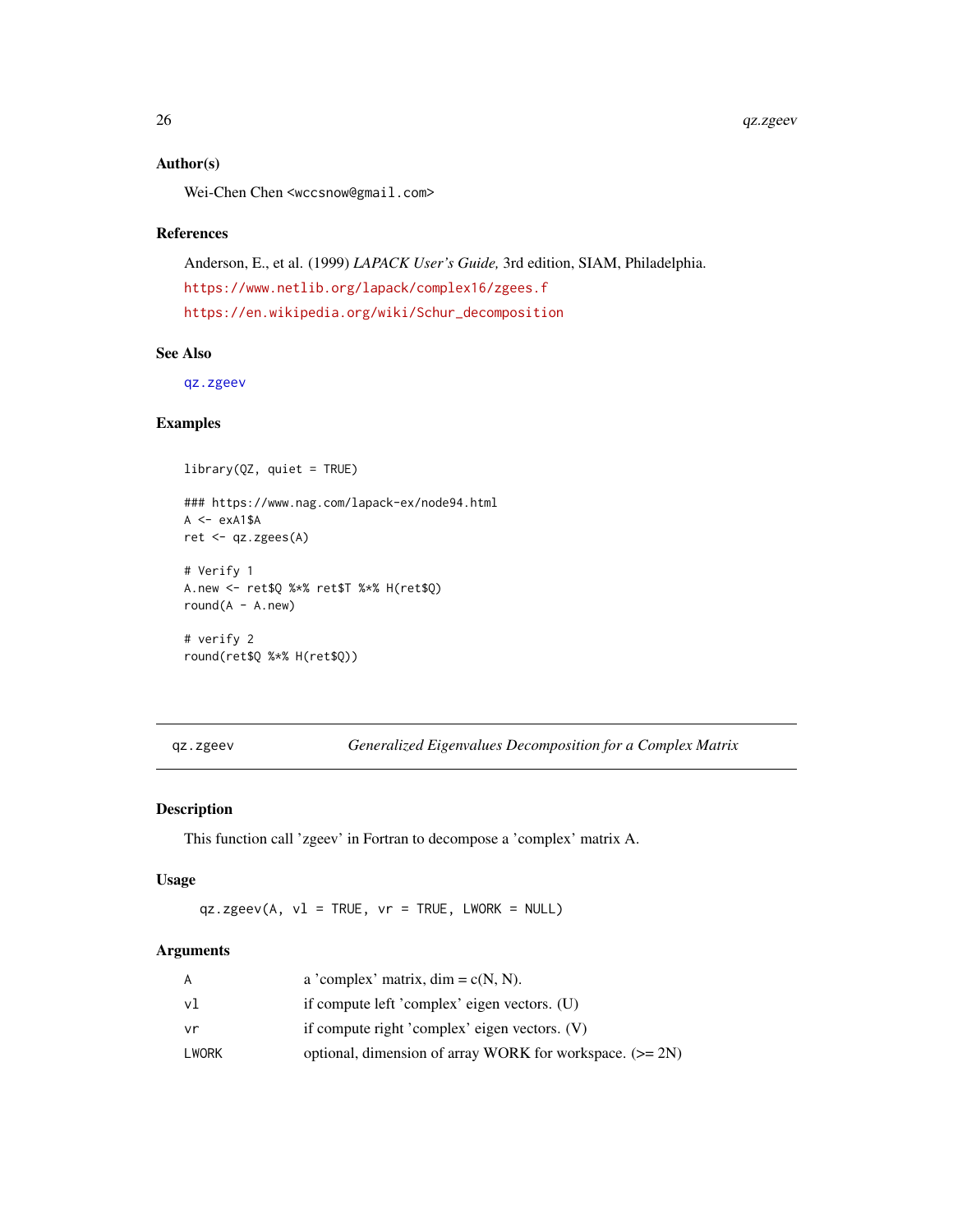#### <span id="page-26-0"></span>qz.zgeev 27

# Details

See 'zgeev.f' for all details.

ZGEEV computes for an N-by-N complex non-symmetric matrix A, the eigenvalues and, optionally, the left and/or right eigenvectors.

The right eigenvector  $v(j)$  of A satisfies

 $A * v(j) =$ lambda(j) \* v(j)

where lambda(j) is its eigenvalue. The left eigenvector  $u(j)$  of A satisfies

 $u(i)**H * A =$ lambda $(i) * u(i)**H$ 

where  $u(j)$ <sup>\*\*</sup>H denotes the conjugate transpose of  $u(j)$ .

The computed eigenvectors are normalized to have Euclidean norm equal to 1 and largest component real.

# Value

Return a list contains next:

| , w        | original returns from 'zgeev.f'.                                                                                     |
|------------|----------------------------------------------------------------------------------------------------------------------|
| $'$ VI $'$ | original returns from 'zgeev.f'.                                                                                     |
| $'$ VR $'$ | original returns from 'zgeev.f'.                                                                                     |
| 'WORK'     | optimal LWORK (for zgeev.f only)                                                                                     |
| 'INFO'     | $= 0$ : successful. $< 0$ : if INFO $= -i$ , the i-th argument had an illegal value. $> 0$ :<br>QZ iteration failed. |

Extra returns in the list:

| $'$ $\vdots$ | the left eigen vectors.  |
|--------------|--------------------------|
| $, \vee$     | the right eigen vectors. |

#### Author(s)

Wei-Chen Chen <wccsnow@gmail.com>

#### References

Anderson, E., et al. (1999) *LAPACK User's Guide,* 3rd edition, SIAM, Philadelphia. <https://www.netlib.org/lapack/complex16/zgeev.f> [https://en.wikipedia.org/wiki/Schur\\_decomposition](https://en.wikipedia.org/wiki/Schur_decomposition)

# See Also

[qz.zgees](#page-24-1)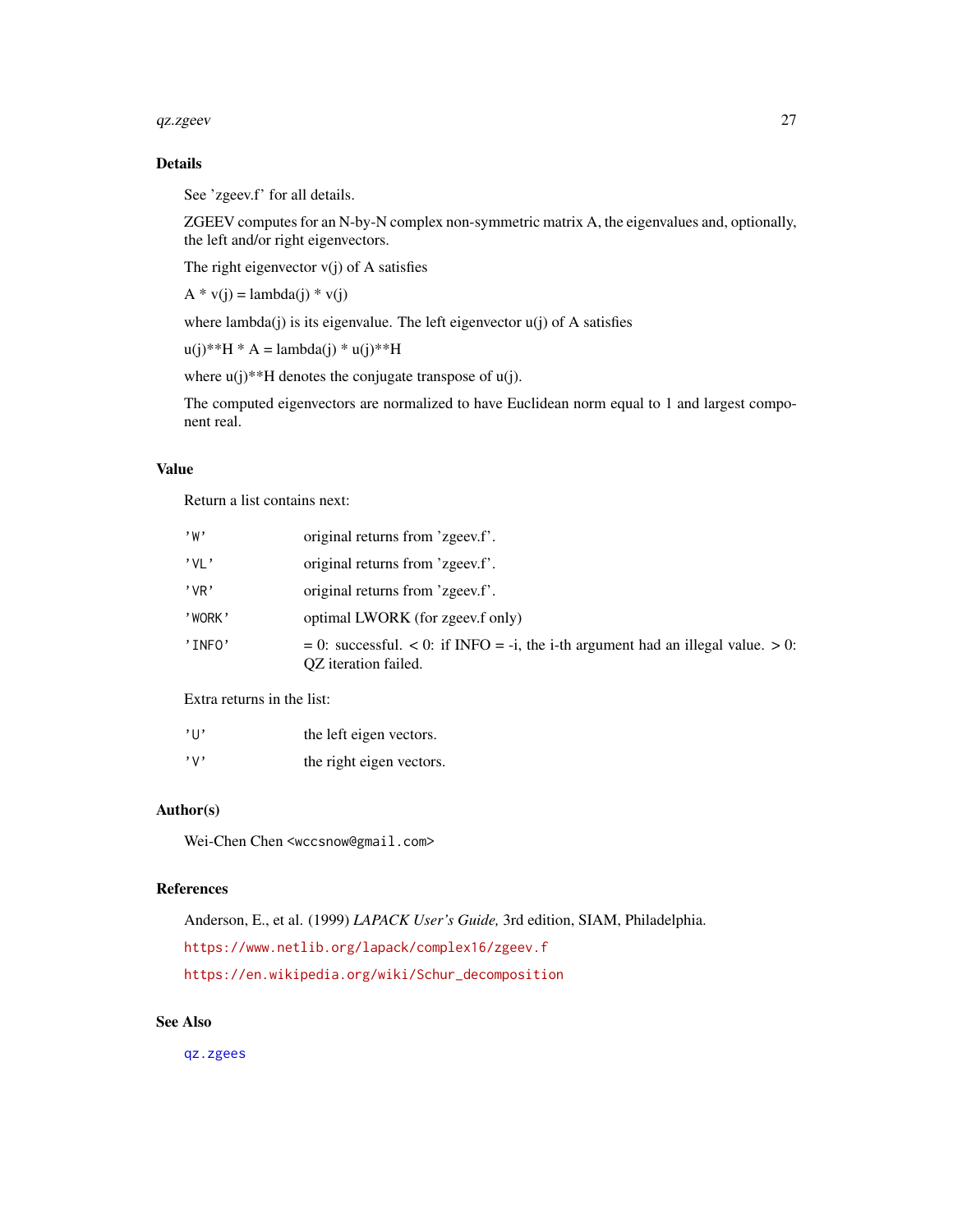# Examples

```
library(QZ, quiet = TRUE)
### https://www.nag.com/lapack-ex/node92.html
A \leq -e \times A1$A
ret <- qz.zgeev(A)
# Verify 1
diff.R \leq A %*% ret$V - matrix(ret$W, 4, 4, byrow = TRUE) * ret$V
diff.L <- H(ret$U) %*% A - matrix(ret$W, 4, 4) * H(ret$U)
round(diff.R)
round(diff.L)
# Verify 2
round(ret$U %*% H(ret$U))
round(ret$V %*% H(ret$V))
```
<span id="page-27-1"></span>qz.zgges *QZ Decomposition for Complex Paired Matrices*

#### Description

This function call 'zgges' in Fortran to decompose 'complex' matrices (A,B).

#### Usage

qz.zgges(A, B, vsl = TRUE, vsr = TRUE, LWORK = NULL)

#### Arguments

| A     | a 'complex' matrix, $\dim = c(N, N)$ .                     |
|-------|------------------------------------------------------------|
| B     | a 'complex' matrix, $\dim = c(N, N)$ .                     |
| vsl   | if compute left 'complex' Schur vectors. (Q)               |
| vsr   | if compute right 'complex' Schur vectors. (Z)              |
| LWORK | optional, dimension of array WORK for workspace. $(>= 2N)$ |

#### Details

See 'zgges.f' for all details.

ZGGES computes for a pair of N-by-N complex non-symmetric matrices (A,B), the generalized eigenvalues, the generalized complex Schur form (S, T), and optionally left and/or right Schur vectors (VSL and VSR). This gives the generalized Schur factorization

 $(A,B) = ( (VSL)*S*(VSR)**H, (VSL)*T*(VSR)**H )$ 

where (VSR)\*\*H is the conjugate-transpose of VSR.

<span id="page-27-0"></span>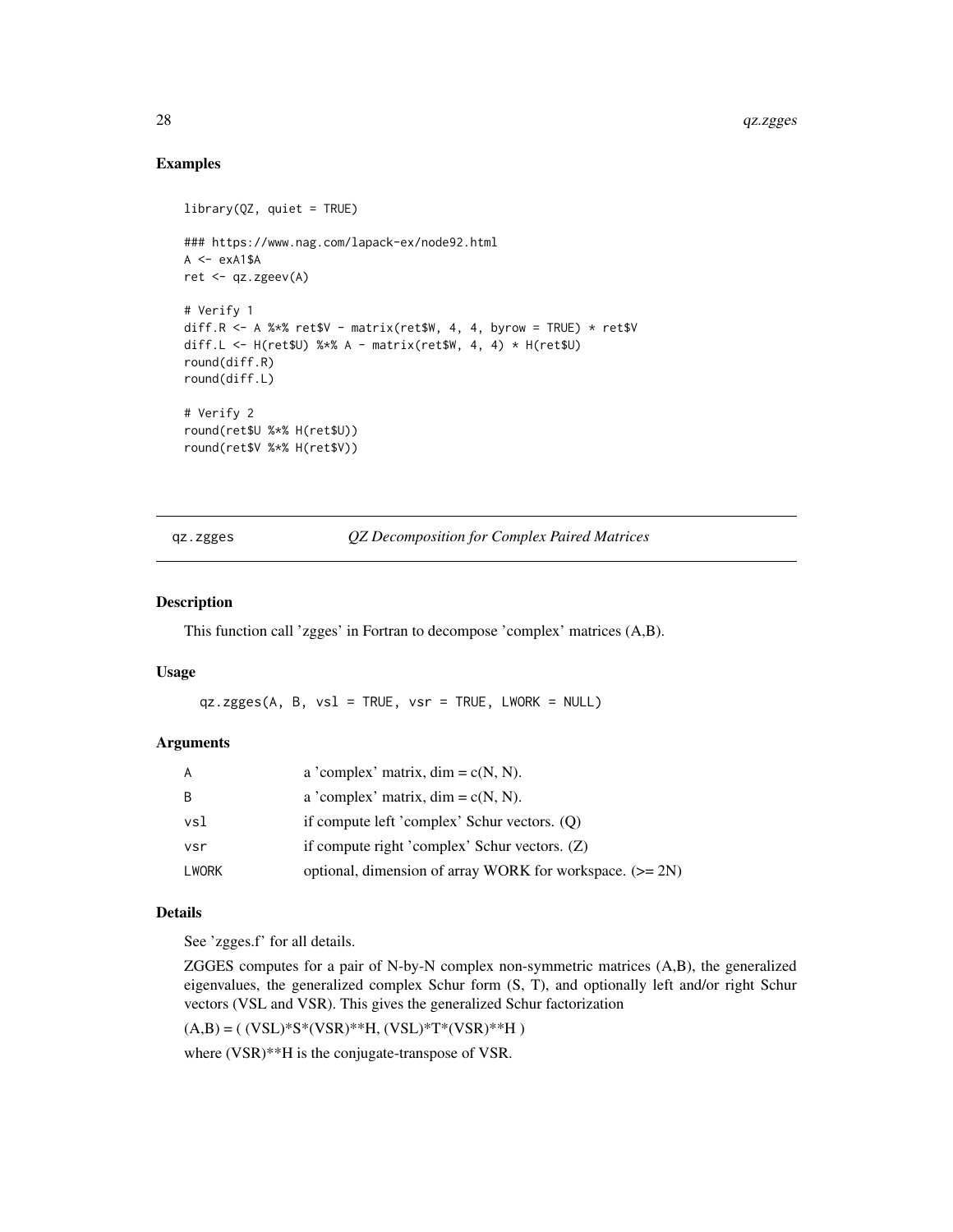#### <span id="page-28-0"></span>qz.zgges 29

Optionally, it also orders the eigenvalues so that a selected cluster of eigenvalues appears in the leading diagonal blocks of the upper triangular matrix S and the upper triangular matrix T. The leading columns of VSL and VSR then form an unitary basis for the corresponding left and right eigenspaces (deflating subspaces).

(If only the generalized eigenvalues are needed, use the driver ZGGEV instead, which is faster.)

A generalized eigenvalue for a pair of matrices  $(A,B)$  is a scalar w or a ratio alpha/beta = w, such that A - w\*B is singular. It is usually represented as the pair (alpha,beta), as there is a reasonable interpretation for beta=0, and even for both being zero.

A pair of matrices (S,T) is in generalized complex Schur form if S and T are upper triangular and, in addition, the diagonal elements of T are non-negative real numbers.

#### Value

Return a list contains next:

| $, \varsigma,$ | A's generalized Schur form.                                                                                                                                                                                                     |
|----------------|---------------------------------------------------------------------------------------------------------------------------------------------------------------------------------------------------------------------------------|
| $, \mathsf{T}$ | B's generalized Schur form.                                                                                                                                                                                                     |
| 'ALPHA'        | ALPHA[j]/BETA[j] are generalized eigenvalues.                                                                                                                                                                                   |
| 'BETA'         | ALPHA[j]/BETA[j] are generalized eigenvalues.                                                                                                                                                                                   |
| 'VSL'          | original returns from 'zgges.f'.                                                                                                                                                                                                |
| 'VSR'          | original returns from 'zgges.f'.                                                                                                                                                                                                |
| 'WORK'         | optimal LWORK (for zgges.f only)                                                                                                                                                                                                |
| 'INFO'         | $= 0$ : successful. < 0: if INFO = -i, the i-th argument had an illegal value.<br>$=1,,N$ : QZ iteration failed. $=N+1$ : other than QZ iteration failed in ZHGEQZ.<br>$=N+2$ : reordering problem. $=N+3$ : reordering failed. |
|                |                                                                                                                                                                                                                                 |

Extra returns in the list:

| '0' | the left Schur vectors.  |
|-----|--------------------------|
| ,7, | the right Schur vectors. |

# Author(s)

Wei-Chen Chen <wccsnow@gmail.com>

#### References

Anderson, E., et al. (1999) *LAPACK User's Guide,* 3rd edition, SIAM, Philadelphia. <https://www.netlib.org/lapack/complex16/zgges.f> [https://en.wikipedia.org/wiki/Schur\\_decomposition](https://en.wikipedia.org/wiki/Schur_decomposition)

#### See Also

[qz.zggev](#page-29-1)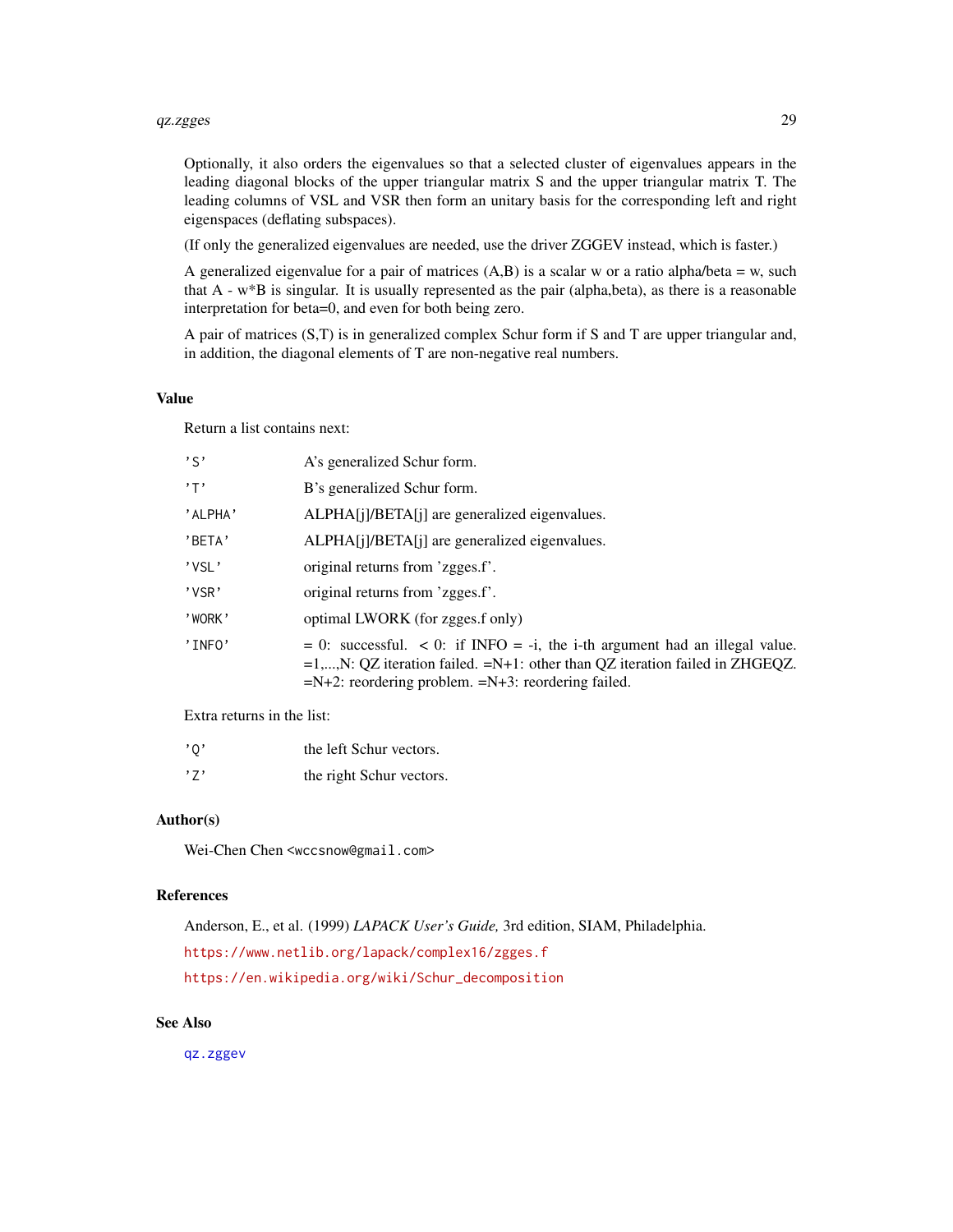#### Examples

```
library(QZ, quiet = TRUE)
### https://www.nag.com/lapack-ex/node124.html
A \leq -e \times AB1$A
B \leq -e xAB1$B
ret <- qz.zgges(A, B)
# Verify 1
A.new <- ret$Q %*% ret$S %*% H(ret$Z)
B.new <- ret$Q %*% ret$T %*% H(ret$Z)
round(A - A.new)round(B - B.new)# verify 2
round(ret$Q %*% H(ret$Q))
round(ret$Z %*% H(ret$Z))
```
<span id="page-29-1"></span>qz.zggev *Generalized Eigenvalues Decomposition for Complex Paired Matrices*

#### Description

This function call 'zggev' in Fortran to decompose 'complex' matrices (A,B).

#### Usage

 $qz \text{.zggev(A, B, v1 = TRUE, vr = TRUE, LWORK = NULL)}$ 

# Arguments

| A     | a 'complex' matrix, $\dim = c(N, N)$ .                     |
|-------|------------------------------------------------------------|
| B     | a 'complex' matrix, $\dim = c(N, N)$ .                     |
| vl    | if compute left 'complex' eigen vectors. (U)               |
| vr    | if compute right 'complex' eigen vectors. (V)              |
| LWORK | optional, dimension of array WORK for workspace. $(>= 2N)$ |

# Details

See 'zggev.f' for all details.

ZGGEV computes for a pair of N-by-N complex non-symmetric matrices (A,B), the generalized eigenvalues, and optionally, the left and/or right generalized eigenvectors.

A generalized eigenvalue for a pair of matrices  $(A,B)$  is a scalar lambda or a ratio alpha/beta = lambda, such that A - lambda\*B is singular. It is usually represented as the pair (alpha,beta), as there is a reasonable interpretation for beta=0, and even for both being zero.

<span id="page-29-0"></span>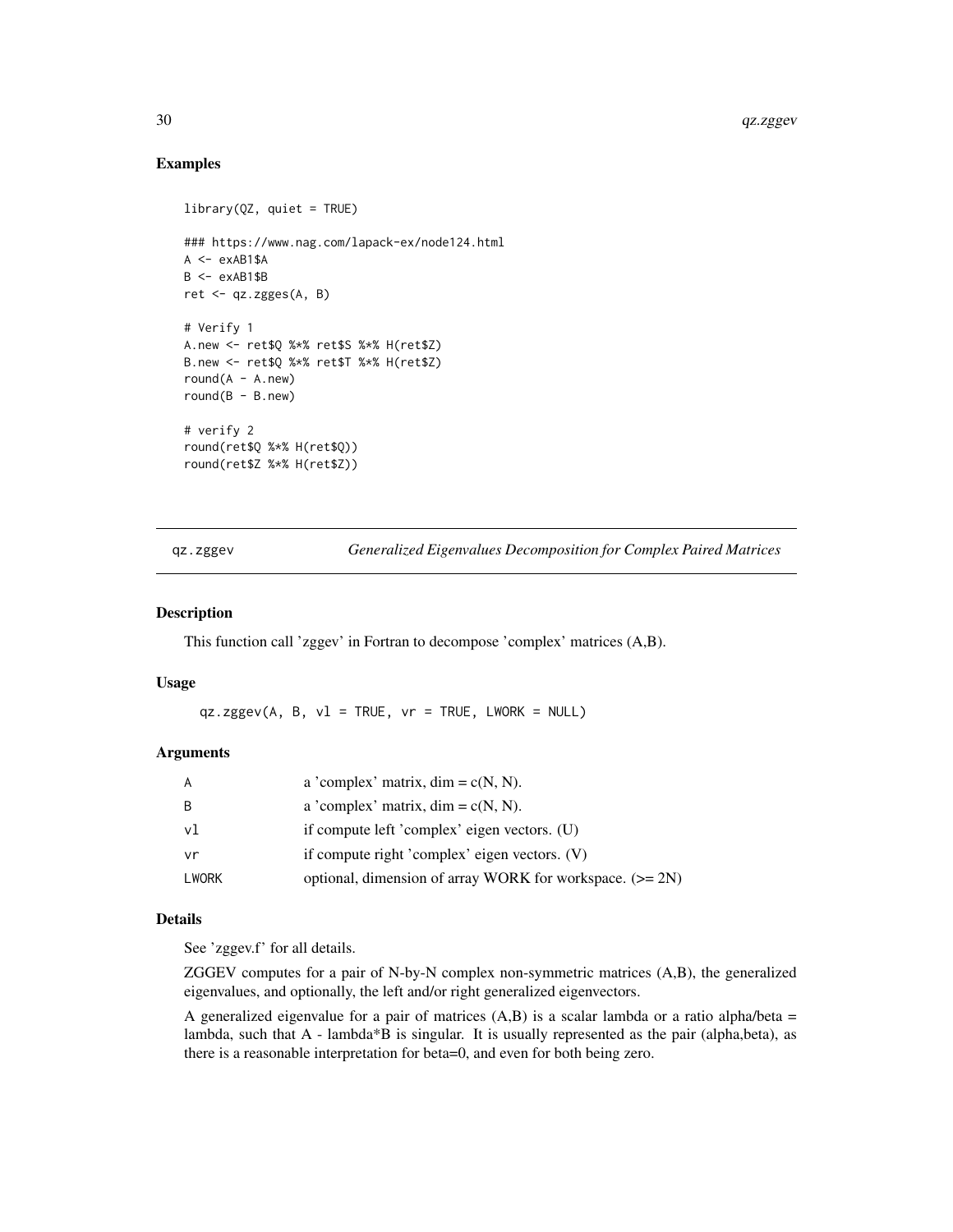#### <span id="page-30-0"></span> $qz \text{.}z \text{.}$ gev $\frac{31}{2}$

The right generalized eigenvector  $v(i)$  corresponding to the generalized eigenvalue lambda $(i)$  of (A,B) satisfies

 $A * v(j) =$ lambda(j) \* B \* v(j).

The left generalized eigenvector u(j) corresponding to the generalized eigenvalues lambda(j) of (A,B) satisfies

 $u(j)$ \*\*H \* A = lambda(j) \*  $u(j)$ \*\*H \* B

where  $u(j)$ <sup>\*\*</sup>H is the conjugate-transpose of  $u(j)$ .

# Value

Return a list contains next:

| 'ALPHA'    | original returns from 'zggev.f'.                                                                                                                                                                                                      |
|------------|---------------------------------------------------------------------------------------------------------------------------------------------------------------------------------------------------------------------------------------|
| 'BETA'     | original returns from 'zggev.f'.                                                                                                                                                                                                      |
| $'$ VI $'$ | original returns from 'zggev.f'.                                                                                                                                                                                                      |
| $'$ VR $'$ | original returns from 'zggev.f'.                                                                                                                                                                                                      |
| 'WORK'     | optimal LWORK (for zggev.f only)                                                                                                                                                                                                      |
| 'INFO'     | $= 0$ : successful. $< 0$ : if INFO $= -i$ , the i-th argument had an illegal value.<br>$=1,,N$ : QZ iteration failed. $=N+1$ : other than QZ iteration failed in ZHGEQZ.<br>$=N+2$ : reordering problem. $=N+3$ : reordering failed. |

Extra returns in the list:

| $^{\prime}$ $\mathsf{H}^{\prime}$ | the left eigen vectors.  |
|-----------------------------------|--------------------------|
| $, \vee, \vee$                    | the right eigen vectors. |

Note that 'VL' and 'VR' are scaled so the largest component has abs(real part) + abs(imag. part) = 1.

# Author(s)

Wei-Chen Chen <wccsnow@gmail.com>

#### References

Anderson, E., et al. (1999) *LAPACK User's Guide,* 3rd edition, SIAM, Philadelphia.

<https://www.netlib.org/lapack/complex16/zggev.f>

[https://en.wikipedia.org/wiki/Schur\\_decomposition](https://en.wikipedia.org/wiki/Schur_decomposition)

# See Also

[qz.zgges](#page-27-1)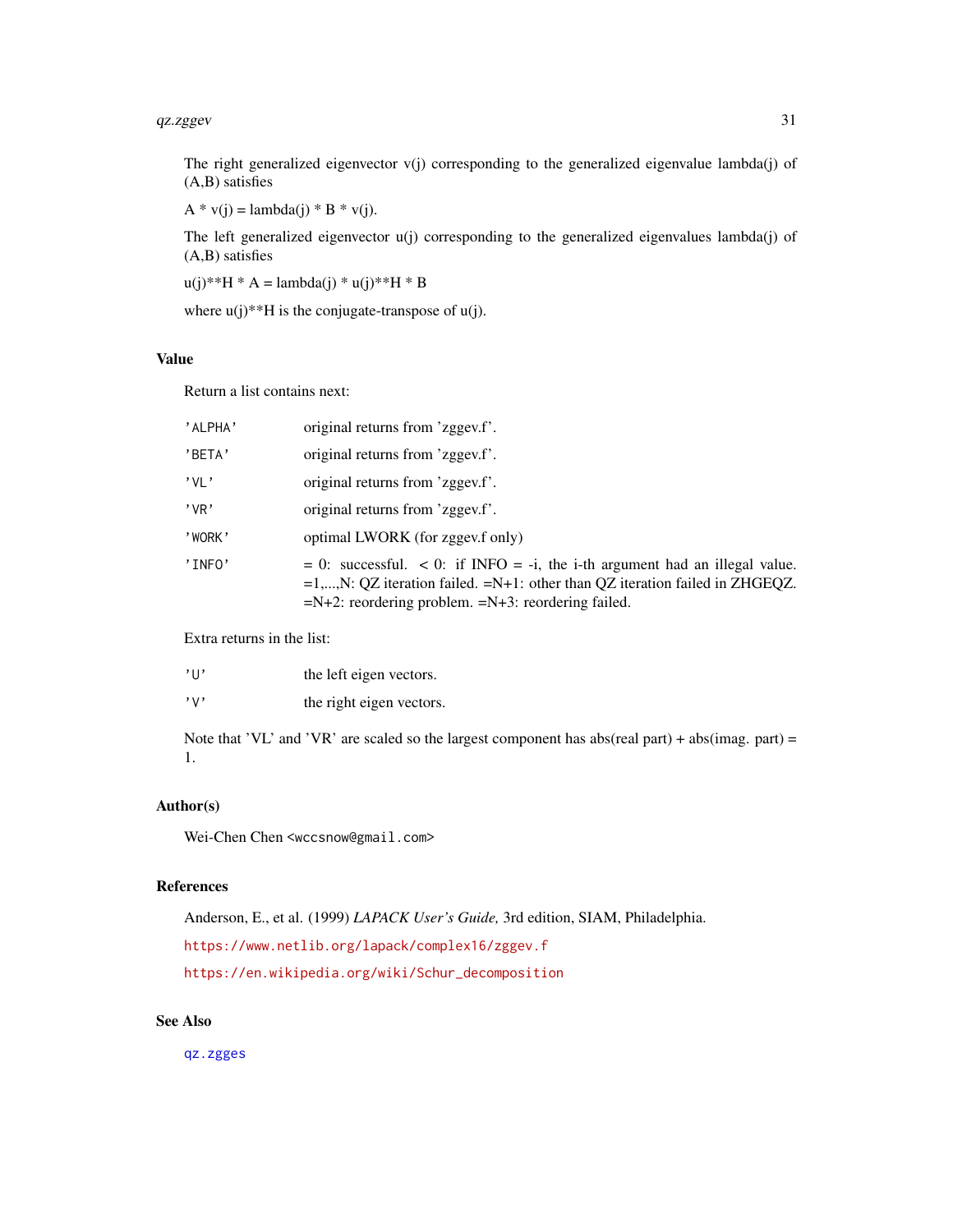# Examples

```
library(QZ, quiet = TRUE)
### https://www.nag.com/lapack-ex/node122.html
A \leq -e \times AB1$A
B <- exAB1$B
ret <- qz.zggev(A, B)
# Verify 1
(lambda <- ret$ALPHA / ret$BETA) # Unstable
diff.R <- matrix(ret$BETA, 4, 4, byrow = TRUE) * A %*% ret$V -
         matrix(ret$ALPHA, 4, 4, byrow = TRUE) * B $**$ ret$Vdiff.L <- matrix(ret$BETA, 4, 4) * H(ret$U) %*% A -
          matrix(ret$ALPHA, 4, 4) * H(ret$U) %*% B
round(diff.R)
round(diff.L)
# Verify 2
round(ret$U %*% solve(ret$U))
round(ret$V %*% solve(ret$V))
```
<span id="page-31-1"></span>qz.ztgsen *Reordered QZ Decomposition for Complex Paired Matrices*

#### Description

This function call 'ztgsend' in Fortran to reorder 'complex' matrices (S,T,Q,Z).

# Usage

qz.ztgsen(S, T, Q, Z, select, ijob = 4L, want. $Q = TRUE$ , want. $Z = TRUE$ , LWORK = NULL, LIWORK = NULL)

# Arguments

| <sub>S</sub> | a 'complex' generalized Schur form, dim = $c(N, N)$ .                                                                                      |
|--------------|--------------------------------------------------------------------------------------------------------------------------------------------|
| $\top$       | a 'complex' generalized Schur form, dim = $c(N, N)$ .                                                                                      |
| Q            | a 'complex' left Schur vectors, dim = $c(N, N)$ .                                                                                          |
| Z            | a 'complex' right Schur vectors, $\dim = c(N, N)$ .                                                                                        |
| select       | specifies the eigenvalues in the selected cluster.                                                                                         |
| ijob         | specifies whether condition numbers are required for the cluster of eigenvalues<br>(PL and PR) or the deflating subspaces (Difu and Diff). |
| want.0       | if update Q.                                                                                                                               |
| want.Z       | if update Z.                                                                                                                               |
| <b>LWORK</b> | optional, dimension of array WORK for workspace. $(>= N(N+1))$                                                                             |
| LIWORK       | optional, dimension of array IWORK for workspace. $(\geq = \max(N+2, N(N+1)/2))$                                                           |

<span id="page-31-0"></span>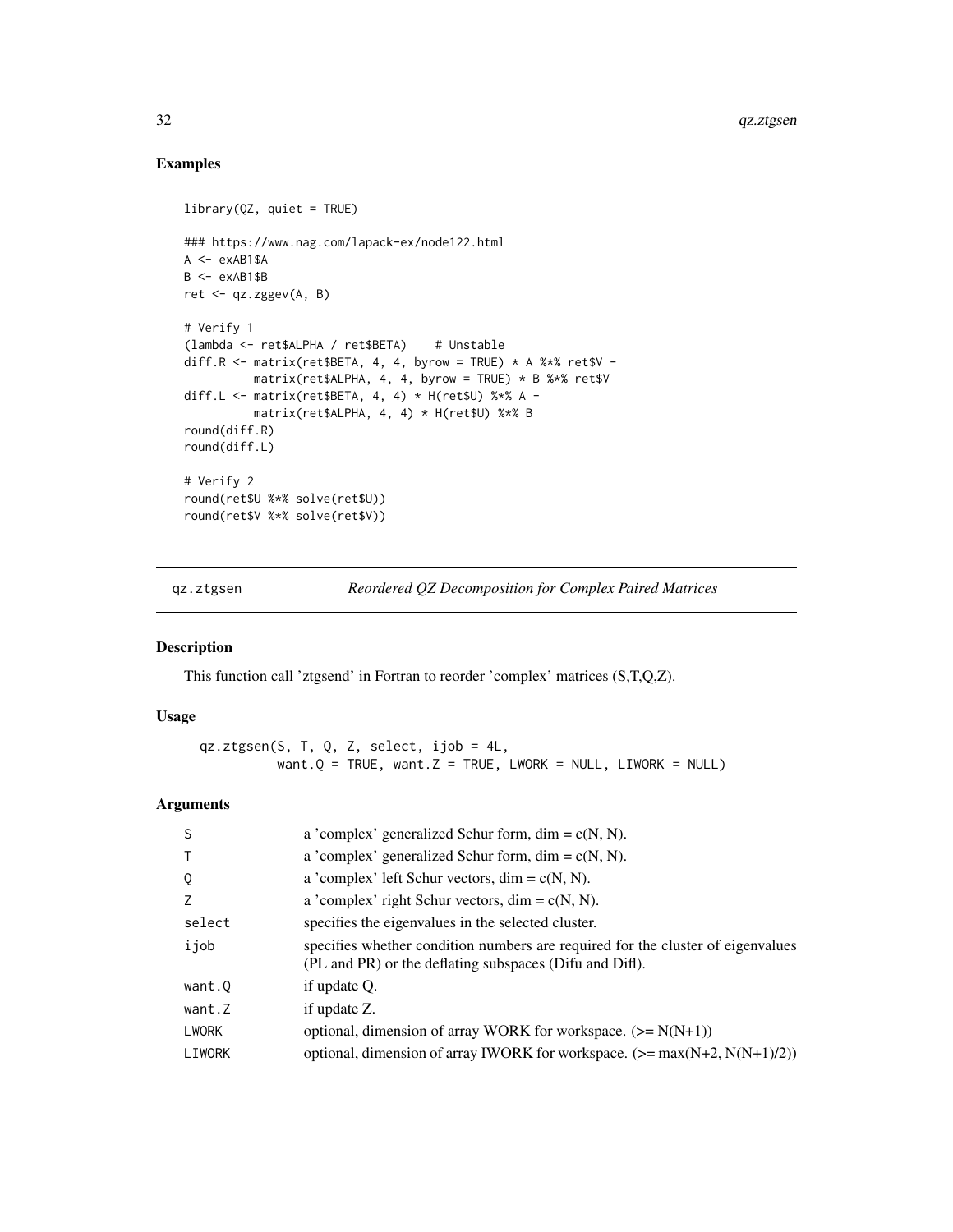#### $qz.ztgsen$  33

#### Details

See 'ztgsen.f' for all details.

ZTGSEN reorders the generalized Schur decomposition of a complex matrix pair (S,T) (in terms of an unitary equivalence transformation  $Q^{**}H^*(S,T)^*Z$ , so that a selected cluster of eigenvalues appears in the leading diagonal blocks of the pair (S,T). The leading columns of Q and Z form unitary bases of the corresponding left and right eigenspaces (deflating subspaces). (S,T) must be in generalized Schur canonical form, that is, S and T are both upper triangular.

ZTGSEN also computes the generalized eigenvalues

 $w(i) = ALPHA(i) / BETA(i)$ 

of the reordered matrix pair (S,T).

Note for 'ijob':

=0: Only reorder w.r.t. SELECT. No extras.

=1: Reciprocal of norms of "projections" onto left and right eigenspaces w.r.t. the selected cluster (PL and PR).

 $=2$ : Upper bounds on Difu and Difl. F-norm-based estimate (DIF(1:2)).

 $=3$ : Estimate of Difu and Difl. 1-norm-based estimate (DIF(1:2)). About 5 times as expensive as  $ijob = 2.$ 

=4: Compute PL, PR and DIF (i.e. 0, 1 and 2 above): Economic version to get it all.

=5: Compute PL, PR and DIF (i.e. 0, 1 and 3 above).

In short, if  $(A,B) = Q * (S,T) * Z^{**}H$  from qz.zgges and input  $(S,T,Q,Z)$  to qz.ztgsen with appropriate select option, then it yields

 $(A,B) = Q_n * (S_n,T_n) * Z_n**H$ 

where  $(S_n, T_n, Q_n, Z_n)$  is a new set of generalized Schur decomposition of  $(A, B)$  according to the select.

# Value

Return a list contains next:

| $, \varsigma$ | S's reorded generalized Schur form.                                                                                 |
|---------------|---------------------------------------------------------------------------------------------------------------------|
| , 7,          | T's reorded generalized Schur form.                                                                                 |
| 'ALPHA'       | ALPHA[j]/BETA[j] are generalized eigenvalues.                                                                       |
| 'BETA'        | ALPHA[j]/BETA[j] are generalized eigenvalues.                                                                       |
| ,m            | original returns from 'ztgsen.f'.                                                                                   |
| 'PI'          | original returns from 'ztgsen.f'.                                                                                   |
| 'PR'          | original returns from 'ztgsen.f'.                                                                                   |
| 'DIF'         | original returns from 'ztgsen.f'.                                                                                   |
| 'WORK'        | optimal LWORK (for ztgsen.f only)                                                                                   |
| 'IWORK'       | optimal LIWORK (for ztgsen.f only)                                                                                  |
| 'INFO'        | $= 0$ : successful. < 0: if INFO = -i, the i-th argument had an illegal value. =1:<br>reordering of $(S,T)$ failed. |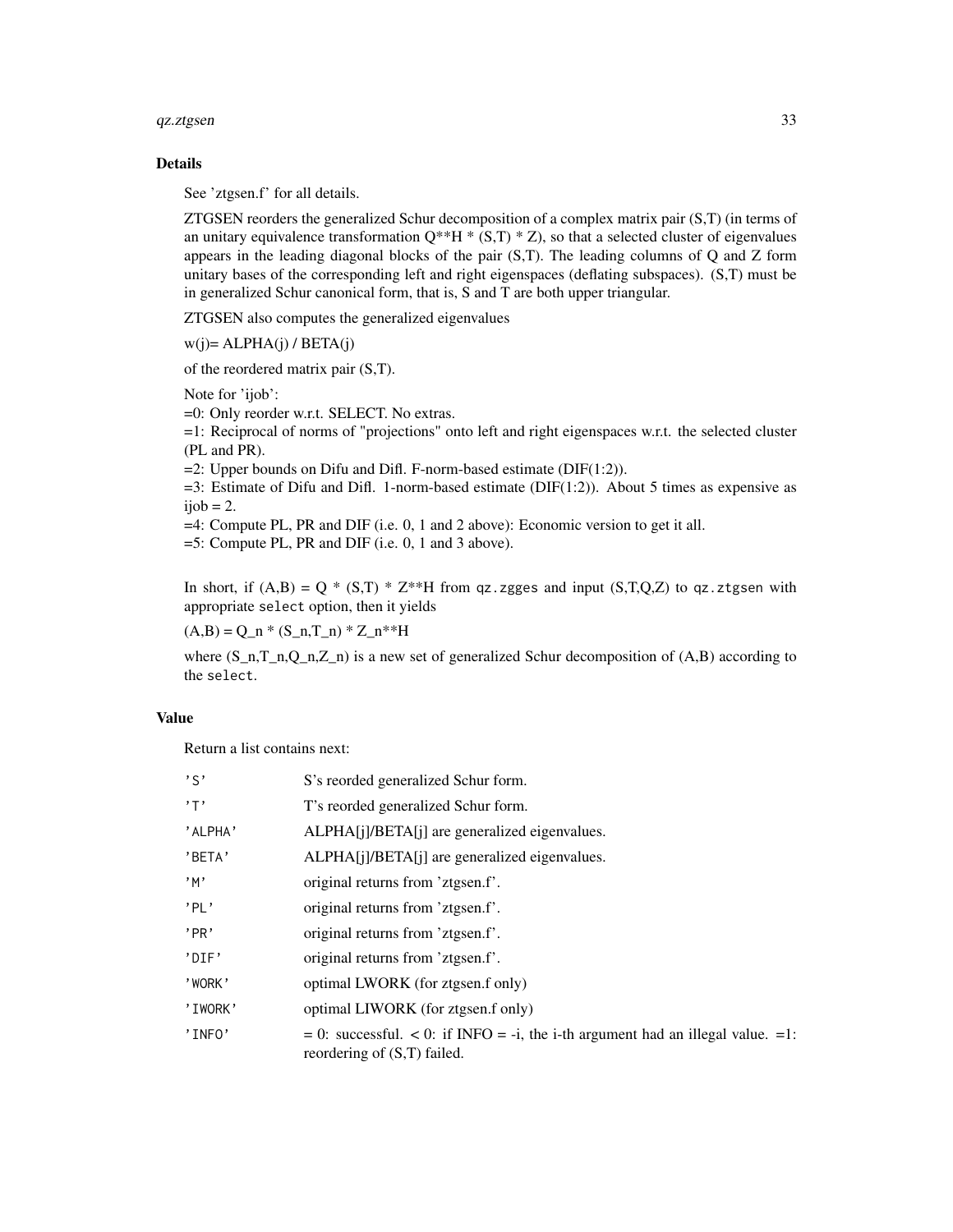<span id="page-33-0"></span>34 qz.ztgsen

Extra returns in the list:

| $^{\prime}$ 0 $^{\prime}$ | the reorded left Schur vectors.  |
|---------------------------|----------------------------------|
| ,7,                       | the reorded right Schur vectors. |

#### Warning(s)

There is no format checking for S, T, Q, and Z which are usually returned by qz.zgges.

There is also no checking for select which is usually according to the returns of qz.zggev.

# Author(s)

Wei-Chen Chen <wccsnow@gmail.com>

# References

Anderson, E., et al. (1999) *LAPACK User's Guide,* 3rd edition, SIAM, Philadelphia. <https://www.netlib.org/lapack/complex16/ztgsen.f> [https://en.wikipedia.org/wiki/Schur\\_decomposition](https://en.wikipedia.org/wiki/Schur_decomposition)

# See Also

[qz.zgges](#page-27-1), [qz.dgges](#page-15-1), [qz.dtgsen](#page-19-1).

# Examples

library(QZ, quiet = TRUE)

```
### https://www.nag.com/numeric/fl/nagdoc_fl23/xhtml/f08/f08yuf.xml
S \leftarrow exAB3$S
T < -e xAB3$T
Q \leftarrow exAB3$Q
Z \leftarrow exAB3$Z
select <- c(FALSE, TRUE, TRUE, FALSE)
ret <- qz.ztgsen(S, T, Q, Z, select)
# Verify 1
S.new <- ret$Q %*% ret$S %*% H(ret$Z)
T.new <- ret$Q %*% ret$T %*% H(ret$Z)
round(S - S.new)
round(T - T.new)# verify 2
round(ret$Q %*% H(ret$Q))
round(ret$Z %*% H(ret$Z))
```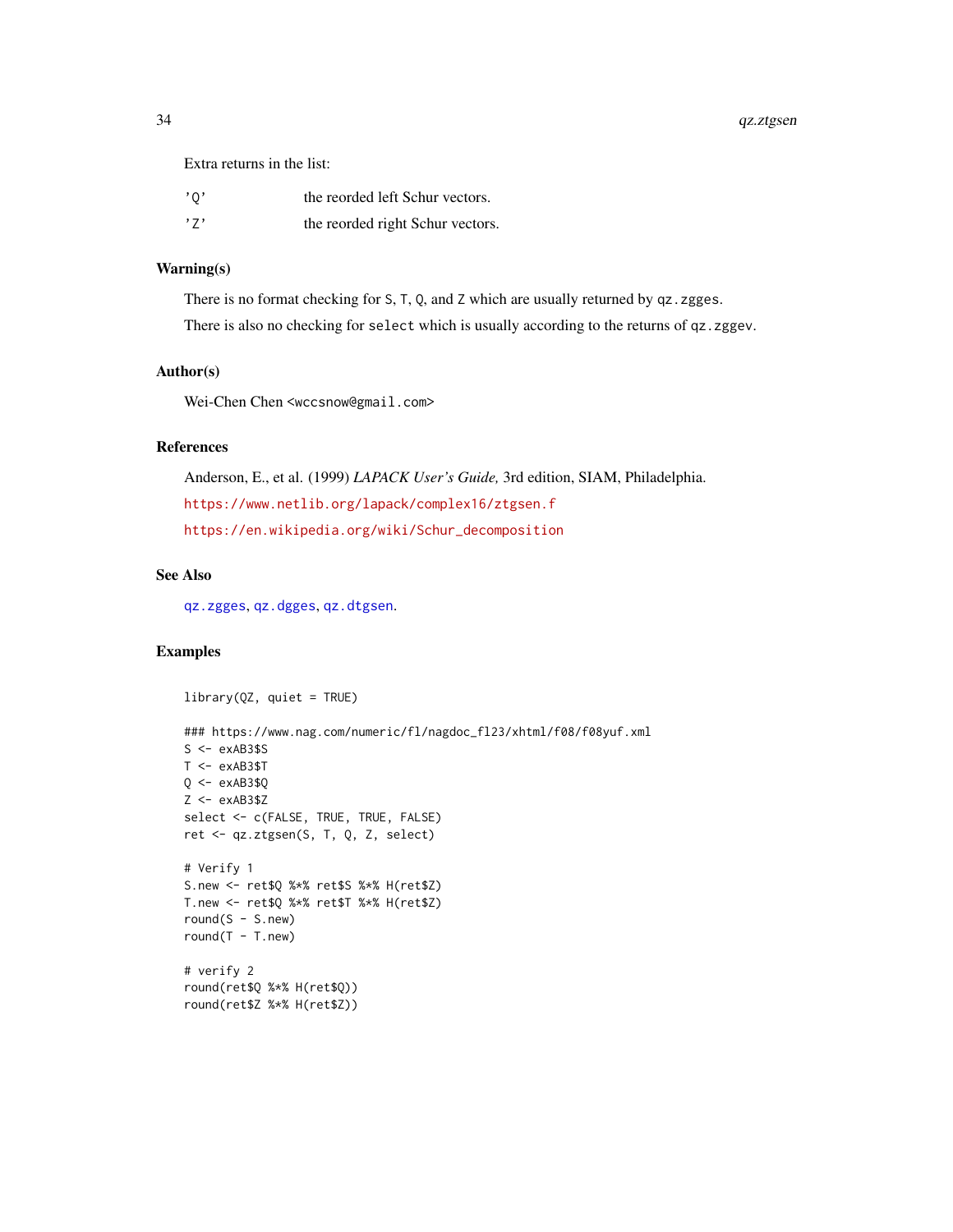<span id="page-34-1"></span><span id="page-34-0"></span>

# Description

This function call 'ztrsend' in Fortran to reorder 'complex' matrix (T,Q).

# Usage

qz.ztrsen(T, Q, select, job = c("B", "V", "E", "N"), want. $Q = TRUE$ , LWORK = NULL)

# Arguments

| T            | a 'complex' generalized Schur form, dim = $c(N, N)$ .                                                                   |
|--------------|-------------------------------------------------------------------------------------------------------------------------|
| 0            | a 'complex' Schur vectors, dim = $c(N, N)$ .                                                                            |
| select       | specifies the eigenvalues in the selected cluster.                                                                      |
| job          | Specifies whether condition numbers are required for the cluster of eigenvalues<br>(S) or the invariant subspace (SEP). |
| want.Q       | if update O.                                                                                                            |
| <b>LWORK</b> | optional, dimension of array WORK for workspace. $(>= N(N+1)/2)$                                                        |

# Details

See 'ztrsen.f' for all details.

ZTRSEN reorders the Schur factorization of a complex matrix  $A = Q^*T^*Q^{**}H$ , so that a selected cluster of eigenvalues appears in the leading positions on the diagonal of the upper triangular matrix T, and the leading columns of Q form an orthonormal basis of the corresponding right invariant subspace.

Optionally the routine computes the reciprocal condition numbers of the cluster of eigenvalues and/or the invariant subspace.

#### Value

Return a list contains next:

| $, \mathsf{T}$ | T's reorded generalized Schur form.                                            |
|----------------|--------------------------------------------------------------------------------|
| , w            | generalized eigenvalues.                                                       |
| $,$ M $,$      | original returns from 'ztrsen.f'.                                              |
| $, \varsigma,$ | original returns from 'ztrsen.f'.                                              |
| 'SFP'          | original returns from 'ztrsen.f'.                                              |
| 'WORK'         | optimal LWORK (for ztrsen.f only)                                              |
| 'INFO'         | $= 0$ : successful. < 0: if INFO = -i, the i-th argument had an illegal value. |
|                |                                                                                |

Extra returns in the list:

'Q' the reorded Schur vectors.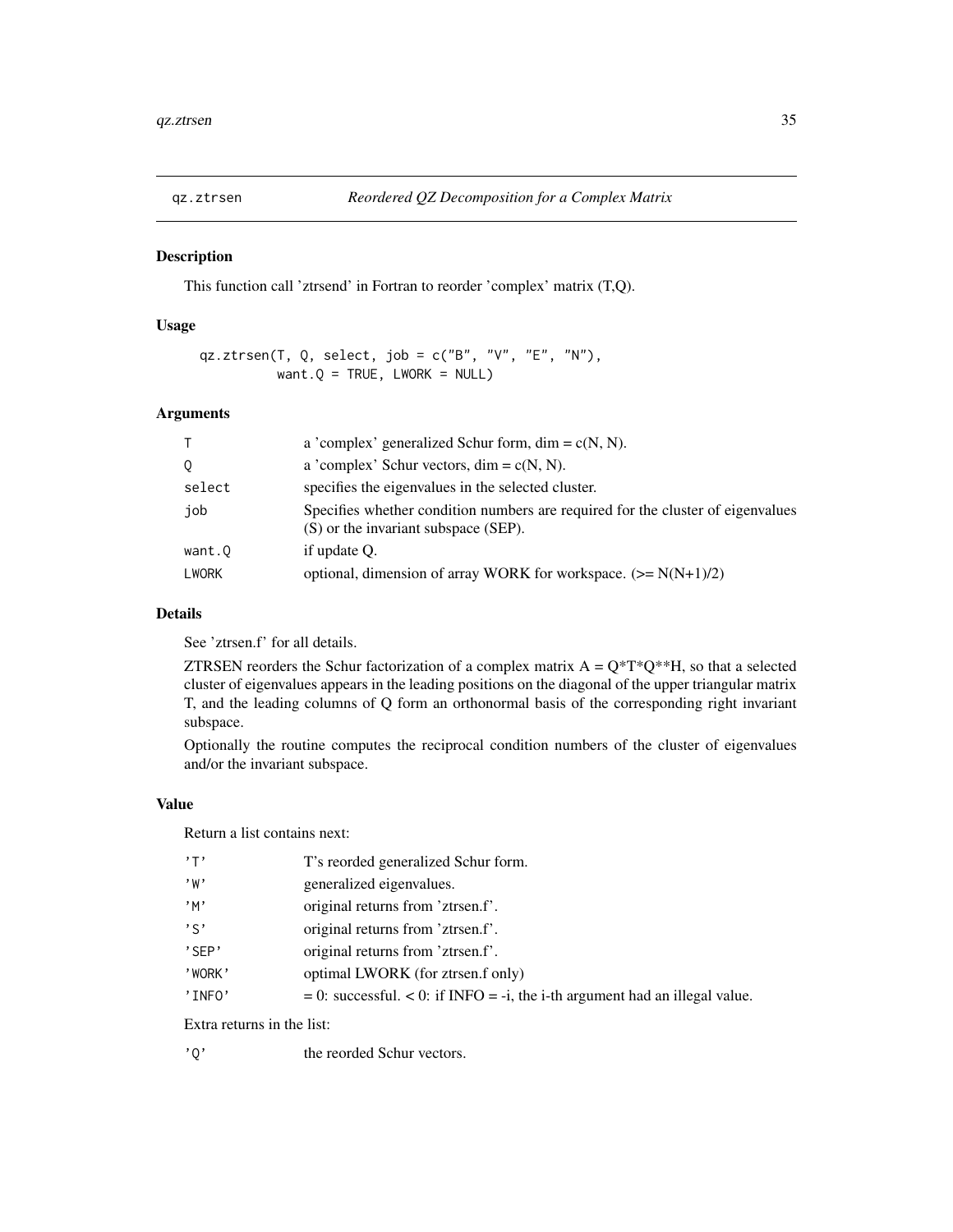#### <span id="page-35-0"></span>Warning(s)

There is no format checking for T and Q which are usually returned by qz.zgees.

There is also no checking for select which is usually according to the returns of qz.zgeev.

#### Author(s)

Wei-Chen Chen <wccsnow@gmail.com>

#### References

Anderson, E., et al. (1999) *LAPACK User's Guide,* 3rd edition, SIAM, Philadelphia. <https://www.netlib.org/lapack/complex16/ztrsen.f> [https://en.wikipedia.org/wiki/Schur\\_decomposition](https://en.wikipedia.org/wiki/Schur_decomposition)

# See Also

[qz.zgees](#page-24-1), [qz.dgees](#page-11-1), [qz.dtrsen](#page-22-1).

#### Examples

```
library(QZ, quiet = TRUE)
```

```
### https://www.nag.com/numeric/fl/nagdoc_fl23/xhtml/f08/f08quf.xml
T < -e xA3$T
Q \leftarrow exA3$Q
select <- c(TRUE, FALSE, FALSE, TRUE)
ret <- qz.ztrsen(T, Q, select)
# Verify 1
A <- Q %*% T %*% solve(Q)
A.new <- ret$Q %*% ret$T %*% solve(ret$Q)
round(A - A.new)
```
# verify 2 round(ret\$Q %\*% solve(ret\$Q))